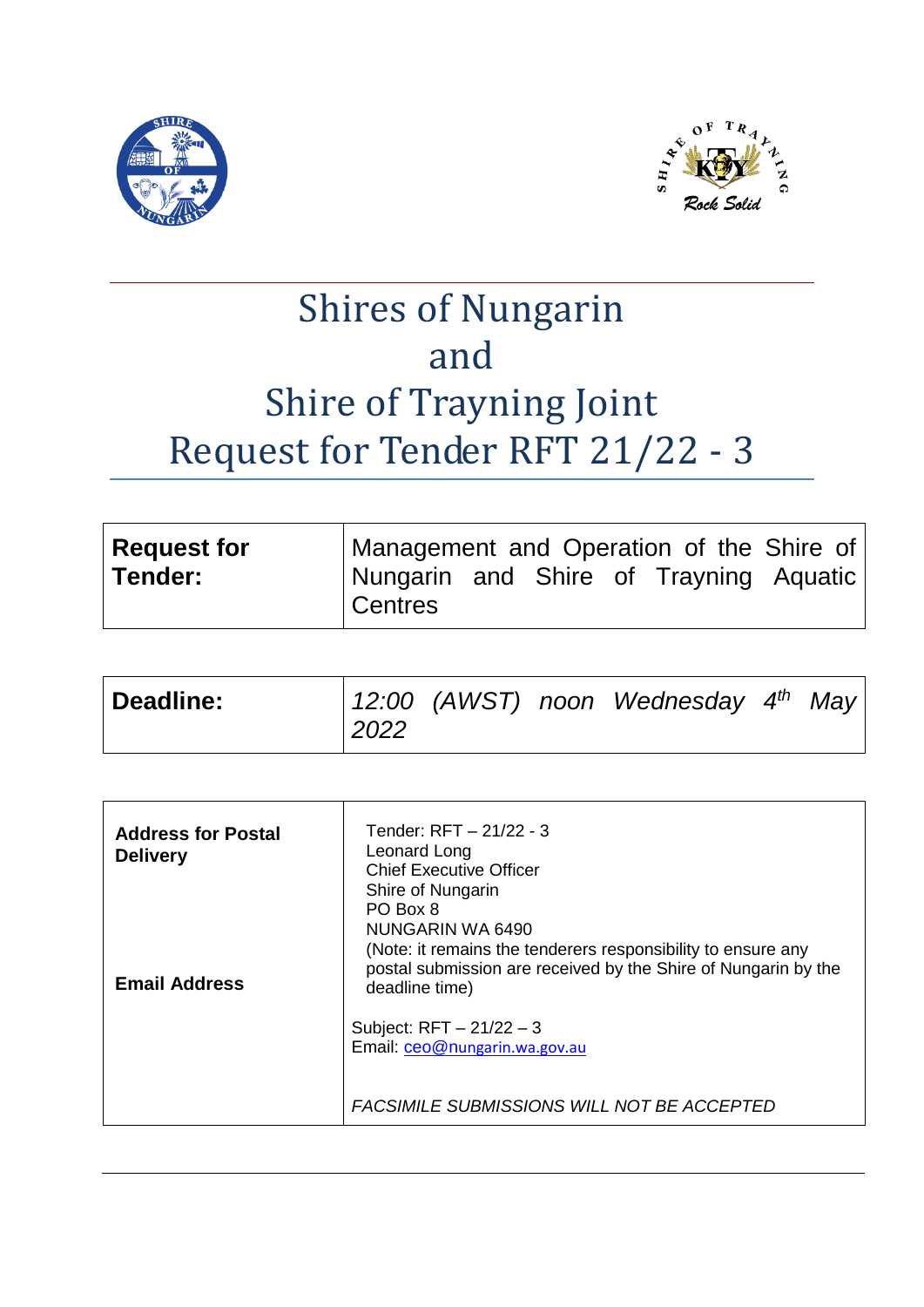**RFT Number:** 

 $RFT - 21/22 - 3$ 

# **Contents**

| 1           |              |               |      |
|-------------|--------------|---------------|------|
|             | 1.1          |               |      |
|             | 1.2          |               |      |
|             | 1.3          |               |      |
|             | 1.4          |               |      |
|             | 1.5          |               |      |
|             | 1.6          |               |      |
|             | 1.7          |               |      |
|             | 1.8          |               |      |
|             | 1.9          |               |      |
|             | 1.10         |               |      |
|             | 1.11         |               |      |
|             | 1.12         |               |      |
|             | 1.13         |               |      |
|             | 1.14         |               |      |
|             | 1.15         |               |      |
|             | 1.16         |               |      |
|             | 1.17         |               |      |
|             | 1.18         |               |      |
|             | 1.19         |               |      |
|             | 1.20         |               |      |
|             | 1.21         |               |      |
|             | 1.22         |               |      |
|             | 1.23<br>1.24 |               |      |
|             | 1.25         |               |      |
|             | 1.26         |               |      |
|             | 1.27         |               |      |
|             | 1.28         |               |      |
|             | 1.29         |               |      |
| $2^{\circ}$ |              |               |      |
|             |              |               |      |
|             | 2.1          |               |      |
|             | 2.2          | Introduction. | . 13 |
|             | 2.3          |               |      |
| 3           | 2.4          |               |      |
|             |              |               |      |
|             | 3.1          |               |      |
|             | 3.2          |               |      |
| 4           |              |               |      |
|             | 4.1          |               |      |
| 5           |              |               |      |
|             | 5.1          |               |      |
|             | 5.2          |               |      |
|             | 5.2.1        |               |      |
|             | 5.2.2        |               |      |
|             |              |               |      |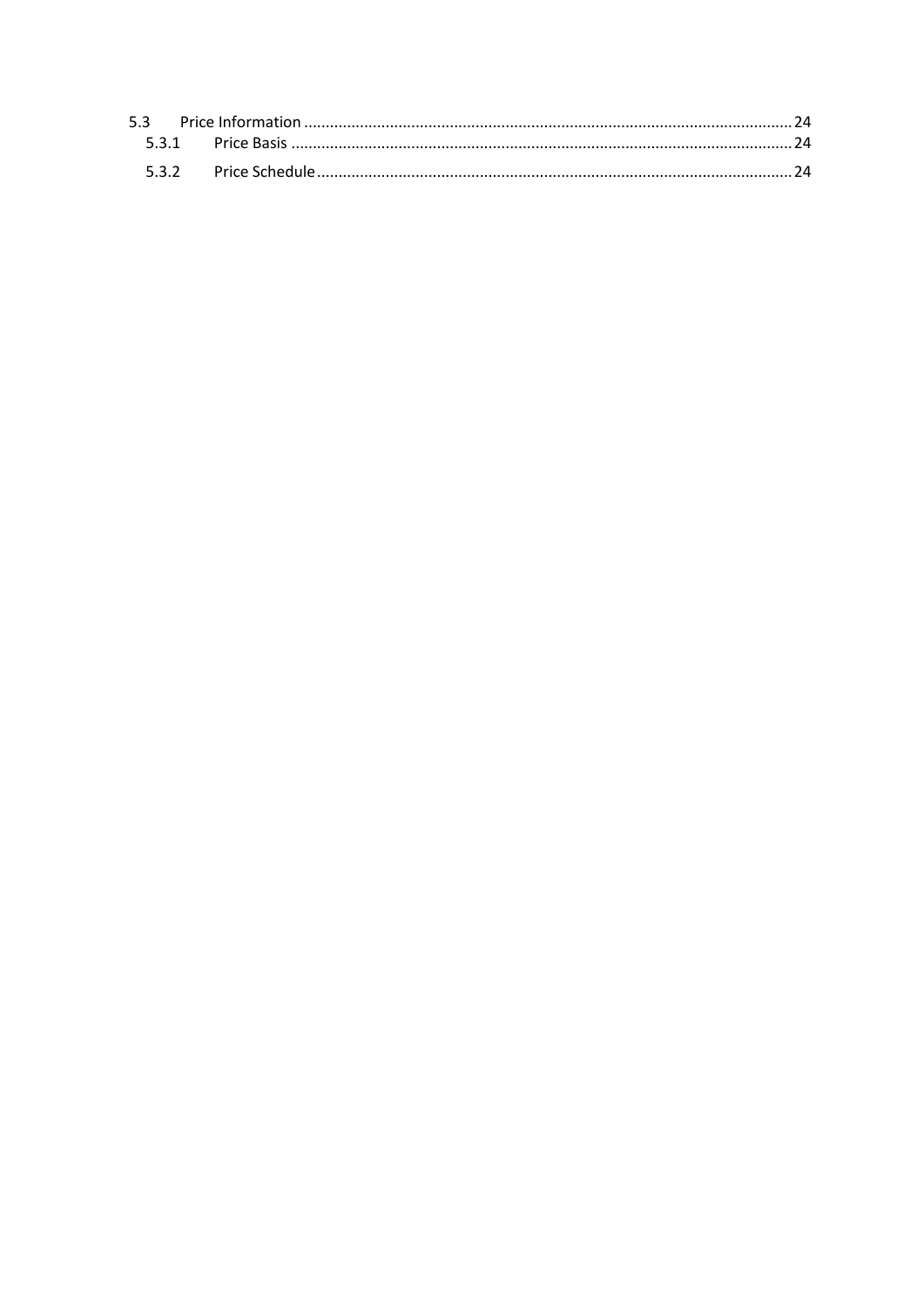# <span id="page-3-0"></span>**1 Conditions of Tendering**

# <span id="page-3-1"></span>**1.1 Definitions**

Below is a summary of some of the important defined terms used in this Request:

|                                                       | Attachments: The documents you attach as part of your Tender.                                                                                                                                                                              |
|-------------------------------------------------------|--------------------------------------------------------------------------------------------------------------------------------------------------------------------------------------------------------------------------------------------|
| <b>Contractor:</b>                                    | Means the person or persons, corporation or corporations whose<br>Tender is accepted by the Principal, including the executors or<br>administrators, successors and assignments of such person or<br>persons, corporation or corporations. |
| Deadline:                                             | The deadline for lodgement of your Tender as detailed on the front<br>cover of this Request.                                                                                                                                               |
| <b>General Conditions</b><br>of Contract:             | Means the General Conditions of Contract for the Management and<br>Operation of the Nungarin Aquatic Centre and Trayning Aquatic<br>Centre in Part 3.                                                                                      |
| Offer:                                                | Your offer to supply the Requirements.                                                                                                                                                                                                     |
| <b>Principal:</b>                                     | Shire of Nungarin and Shire of Trayning                                                                                                                                                                                                    |
| <b>Request OR RTF OR</b><br><b>Request for Tender</b> | This document.                                                                                                                                                                                                                             |
| <b>Requirement:</b>                                   | The Goods and/or Services requested by the Principal.                                                                                                                                                                                      |
| <b>Selection Criteria:</b>                            | The Criteria used by the Principal in evaluating your Tender.                                                                                                                                                                              |
| <b>Special Conditions:</b>                            | The additional contractual terms.                                                                                                                                                                                                          |
| <b>Specification:</b>                                 | The Statement of Requirements that the Principal requests you to<br>provide if selected.                                                                                                                                                   |
| Tender:                                               | Completed Offer form, Response to the Selection Criteria and<br>Attachments.                                                                                                                                                               |
| Tenderer:                                             | Someone who has or intends to submit an Offer to the Principal.                                                                                                                                                                            |
| <b>Tender Open</b><br>Period:                         | The time between advertising the Request and the Deadline.                                                                                                                                                                                 |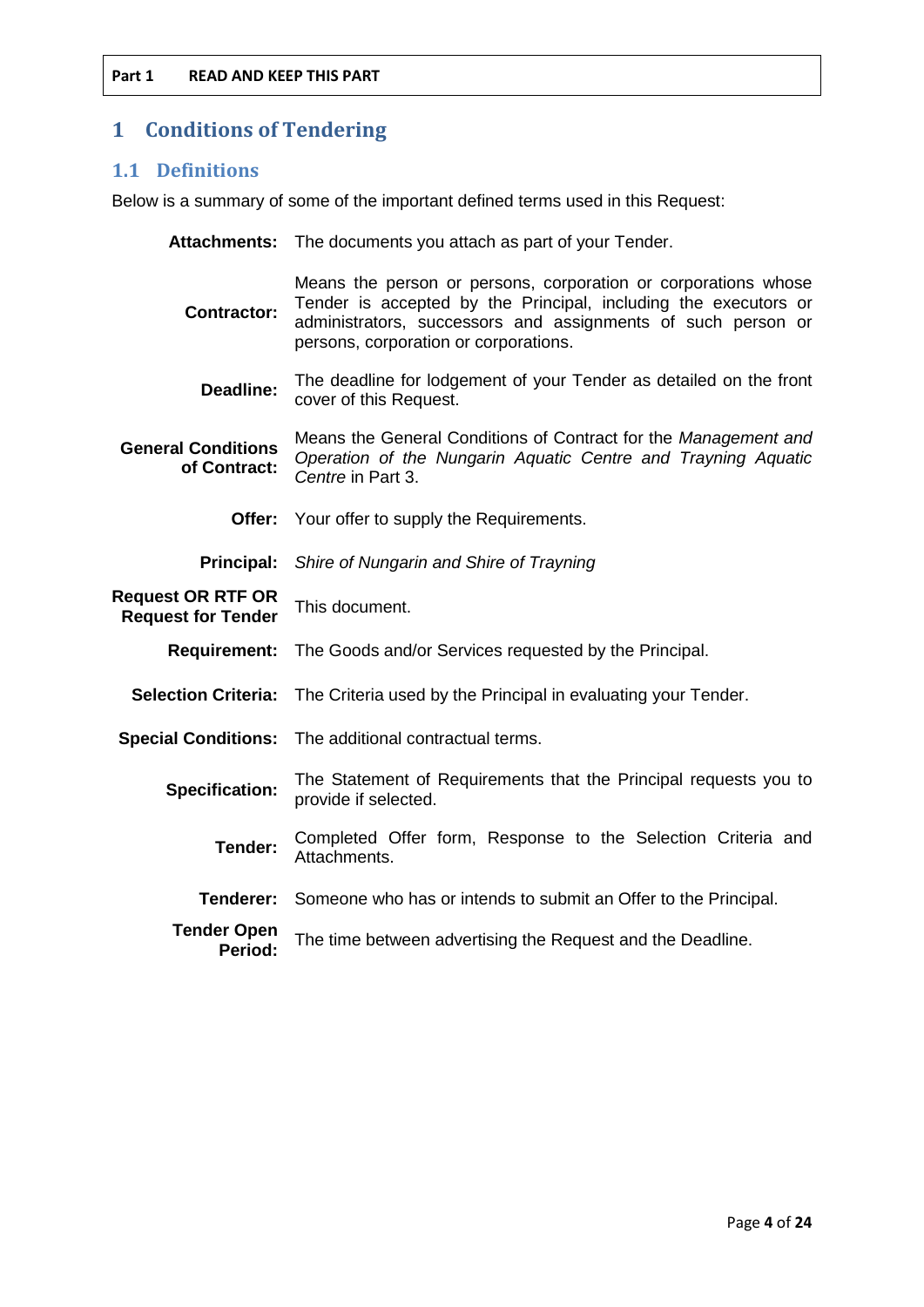### <span id="page-4-0"></span>**1.2 Tender Documents**

This Request for Tender is comprised of the following parts:

- Part 1 Conditions of Tendering *(read and keep this part)*.
- Part 2 Specification and/or plans/drawings *(read and keep this part)*.
- Part 3 General Conditions of Contract *(read and keep this part)*.
- Part 4 Special Conditions of Contract (read and keep this part).
- 

#### **Separate Documents**

- a) Addenda and any other special correspondence issued to Tenderers by the Principal.
- b) Any other policy or document referred to but not attached to the Request.

# <span id="page-4-1"></span>**1.3 How to Prepare Your Tender**

- a) Carefully read all parts of this document.
- b) Ensure you understand the Requirements.
- c) Complete and return the Offer (Part 5) in all respects and include all Attachments.
- d) Make sure you have signed the Offer form and responded to all the Selection Criteria; and
- e) Lodge your Tender before the Deadline.

# <span id="page-4-2"></span>**1.4 Contact Persons**

Tenderers should not rely on any information provided by any person other than the person/people listed below:

| <b>Shire of Nungarin Principal Contact</b> |                        |  |  |
|--------------------------------------------|------------------------|--|--|
| Name:                                      | Leonard Long           |  |  |
| Telephone:                                 | $(08)$ 9046 5006       |  |  |
| Email:                                     | ceo@nungarin.wa.gov.au |  |  |
| <b>Shire of Trayning Principal Contact</b> |                        |  |  |
| Name:                                      | Leanne Parola          |  |  |
| Telephone:                                 | $(08)$ 9683 1001       |  |  |
| Email:                                     | ceo@trayning.wa.gov.au |  |  |

Part 5 – Tenderer's Offer *(complete and return this part)*.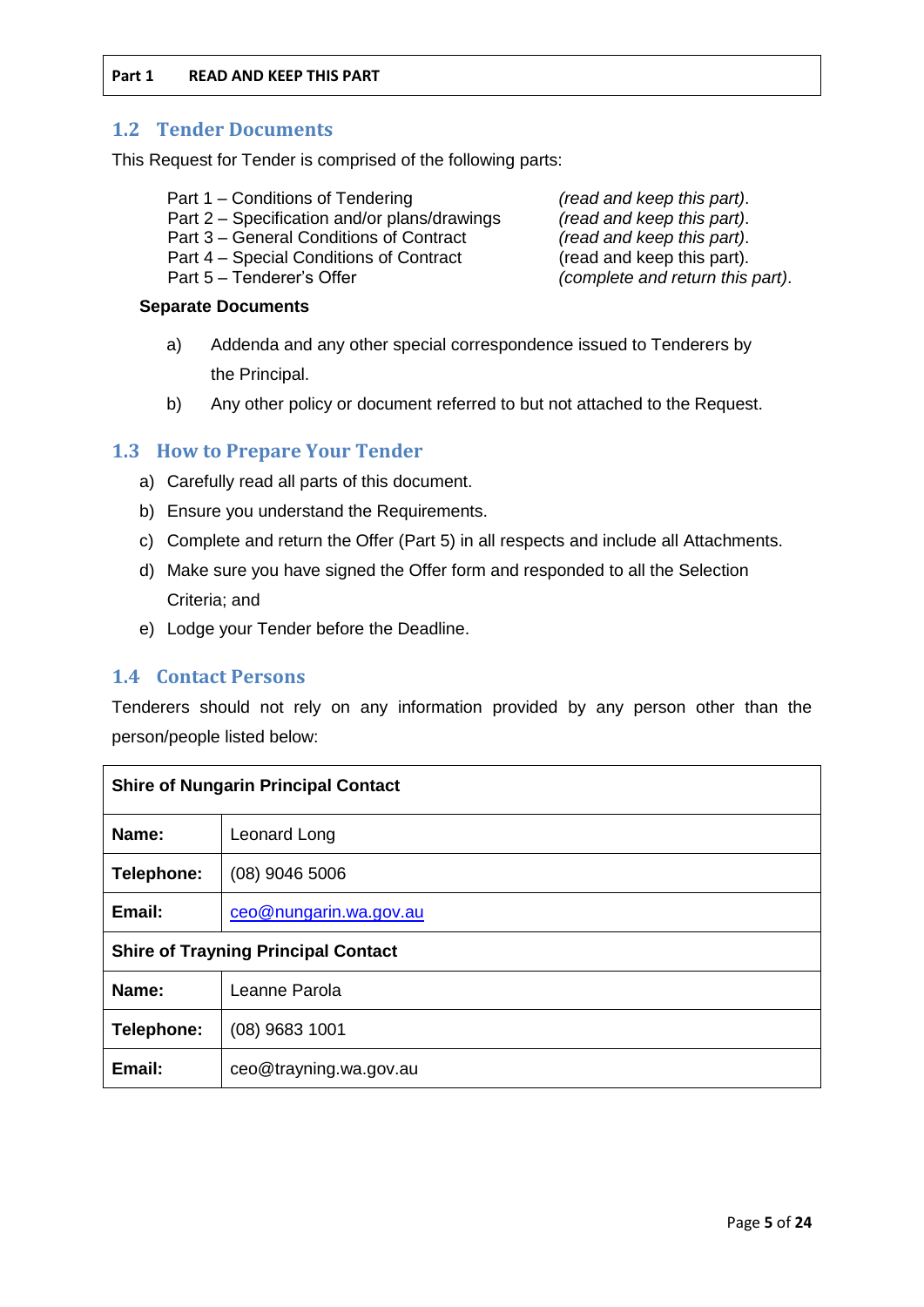#### <span id="page-5-0"></span>**1.5 Requests for Clarification**

Tenderers may submit a written request for clarification on any part of the RFT documents, prior to lodgement of their Tender. Written clarifications must be submitted by email to the Contact Person as identified in Clause 1.4.

No requests for information or clarification to the RFT documents will be accepted later than 5 weekdays prior to the Deadline of this Request.

# <span id="page-5-1"></span>**1.6 Tender Briefing/Site Inspection**

Nil, however site inspection can be made by appointment with the Shire contact person.

# <span id="page-5-2"></span>**1.7 Lodgement of Tenders and Delivery Method**

The Tender must be lodged by the Deadline. The Deadline for this request is 12.00noon (AWST), Wednesday  $4<sup>th</sup>$  May 2022.

#### **The Tender is to be:**

- **a) Placed in a sealed envelope clearly endorsed with the tender number and title as shown on the front cover of this Request; and**
- **b) Delivered:**
	- **i. sent through the mail to the Chief Executive Officer PO Box 8 Nungarin 6490. (NOTE: it remains the responsibility of the tenderer to ensure the tender is received prior to the closure date and time, the Shire will not accept any tender received via the post after the closure date and time), or**
	- **ii. sent via email to the Chief Executive Officer at [ceo@nungarin.wa.gov.au](mailto:ceo@nungarin.wa.gov.au)**

#### **Tenders submitted by Facsimile will not be accepted**.

Tenderers must ensure they have provided a signed copy of their Tender. All pages must be numbered consecutively and the Tender must include an index. Any brochures or pamphlets must be attached to the submission.

# <span id="page-5-3"></span>**1.8 Rejection of Tenders**

A Tender will be rejected without consideration of its merits if:

- a) it is not submitted before the Deadline; or
- b) it is not submitted at the place specified in the Request; or
- c) it may be rejected if it fails to comply with any other requirements of the Request.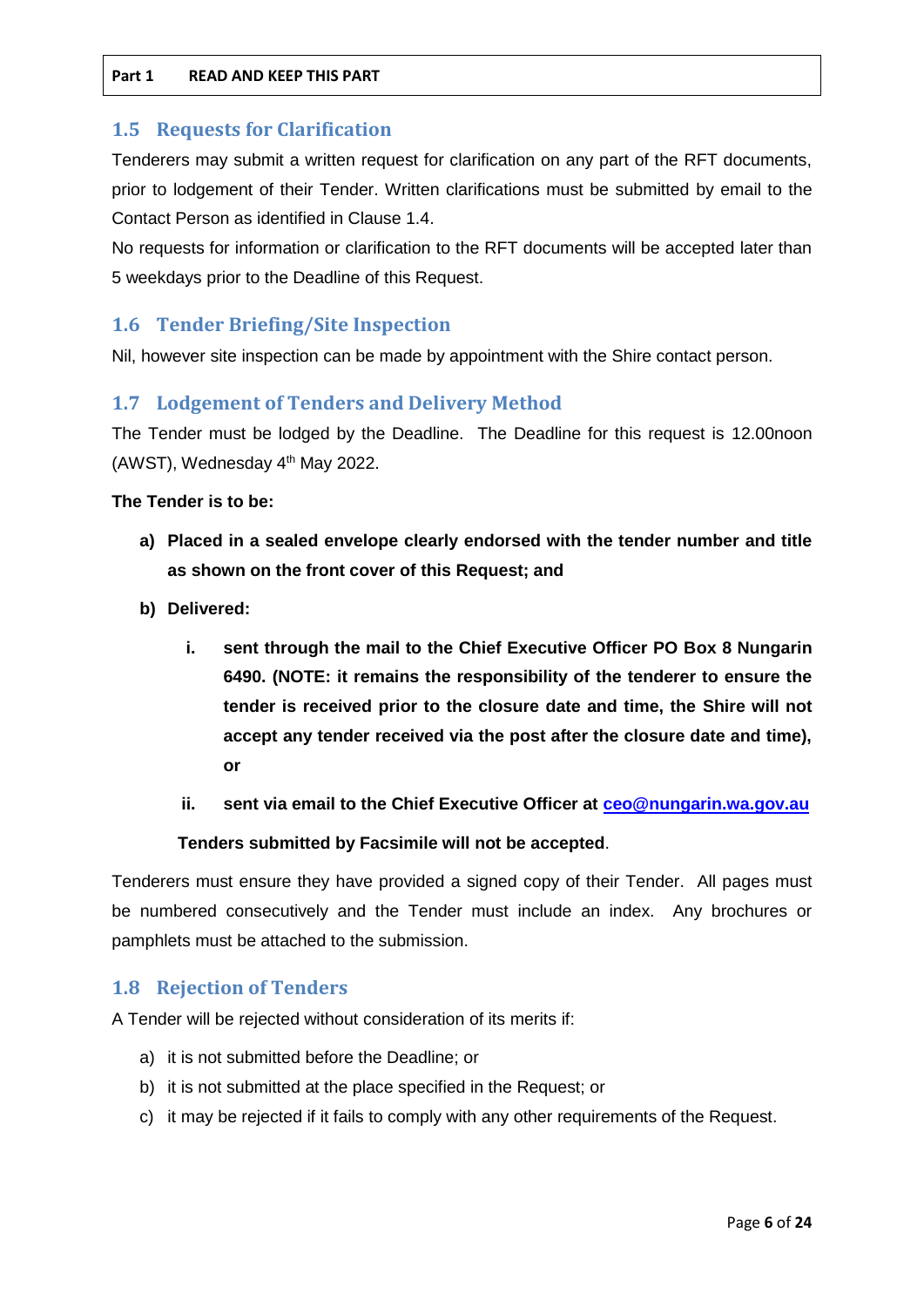## <span id="page-6-0"></span>**1.9 Late Tenders**

Tenders received:

- a) after the Deadline; or
- b) in a place other than that stipulated in this Request;

will not be accepted for evaluation.

# <span id="page-6-1"></span>**1.10 Acceptance of Tenders**

Unless otherwise stated in this Request, Tenders may be for all or part of the Requirements and may be accepted by the Principal either wholly or in part. The Principal is not bound to accept the lowest Tender and may reject any or all Tenders submitted.

**Note**: whilst this is a joint request for tender the Shire of Nungarin and the Shire of Trayning will evaluate and enter into separate contracts with the successful tenderer.

# <span id="page-6-2"></span>**1.11 Disclosure of Contract Information**

Documents and other information relevant to the contract may be disclosed when required by law under the Freedom of Information Act 1992 or under a Court order.

All Tenderers will be given the names of the successful Tenderer only or be advised that no Tender was accepted.

# <span id="page-6-3"></span>**1.12 Tender Validity Period**

All Tenders will remain valid and open for acceptance for a minimum period of ninety (90) days from the Deadline or forty-five (45) days from the Principal's resolution for determining the Tender, whichever is the later unless extended on agreement between the Principal and the Tenderer in writing.

#### <span id="page-6-4"></span>**1.13 Precedence of Documents**

In the event of there being any conflict or inconsistency between the terms and conditions in this Request and those in the General Conditions of Contract, the terms and conditions appearing in this Request will have precedence.

# <span id="page-6-5"></span>**1.14 Alternative Tenders**

All Alternative Tenders may be accompanied by a conforming Tender.

Tenders submitted as Alternative Tenders or made subject to conditions that the General and Special Conditions of Contract must in all cases be clearly marked "**Alternative Tender**".

The Principal may in its absolute discretion reject any Alternative Tender as invalid.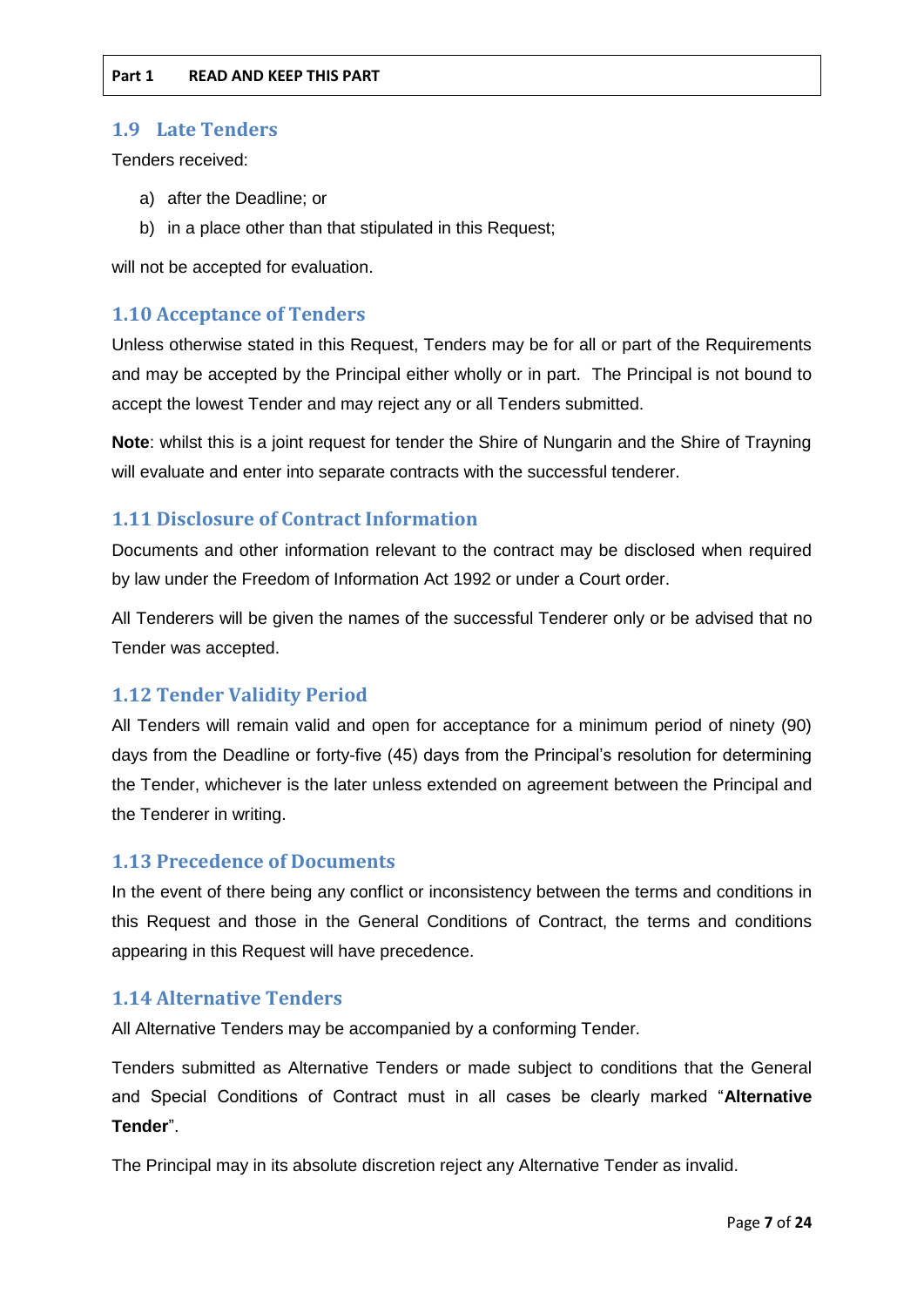Any printed "General Conditions of Contract" shown on the reverse of a Tenderer's letter or quotation form will not be binding on the Principal in the event of a Contract being awarded unless the Tender is marked as an Alternative Tender.

# <span id="page-7-0"></span>**1.15 Tenderers to Inform Themselves**

Tenderers will be deemed to have:

- a) examined the Request and any other information available in writing to Tenderers for tendering;
- b) examined all further information relevant to the risks, contingencies, and other circumstances influencing their Tender which is obtainable by the making of reasonable enquires;
- c) satisfied themselves as to the correctness and sufficiency of their Tenders including tendered prices which will be deemed to cover the cost of complying with all the Conditions of Tendering and of all matters and things necessary for the due and proper performance and completion of the work described therein;
- d) acknowledged that the Principal may enter negotiations with a chosen Tenderer and that negotiations are to be carried out in good faith; and
- e) satisfied themselves they have a full set of the Request documents and all relevant attachments.

# <span id="page-7-1"></span>**1.16 Alterations**

The Tenderer must not alter or add to the Request documents unless required by these Conditions of Tendering.

The Principal will issue an addendum to all registered Tenderers where matters of significance make it necessary to amend or supplement the issued Request documents before the Deadline.

# <span id="page-7-2"></span>**1.17 Risk Assessment**

The Principal may have access to and consider:

- a) any risk assessment undertaken by any credit rating agency;
- b) any financial analytical assessment undertaken by any agency; and
- c) any information produced by the Bank, financial institution, or accountant of a Tenderer;

to assess that Tender and may consider such materials as tools in the Tender assessment process.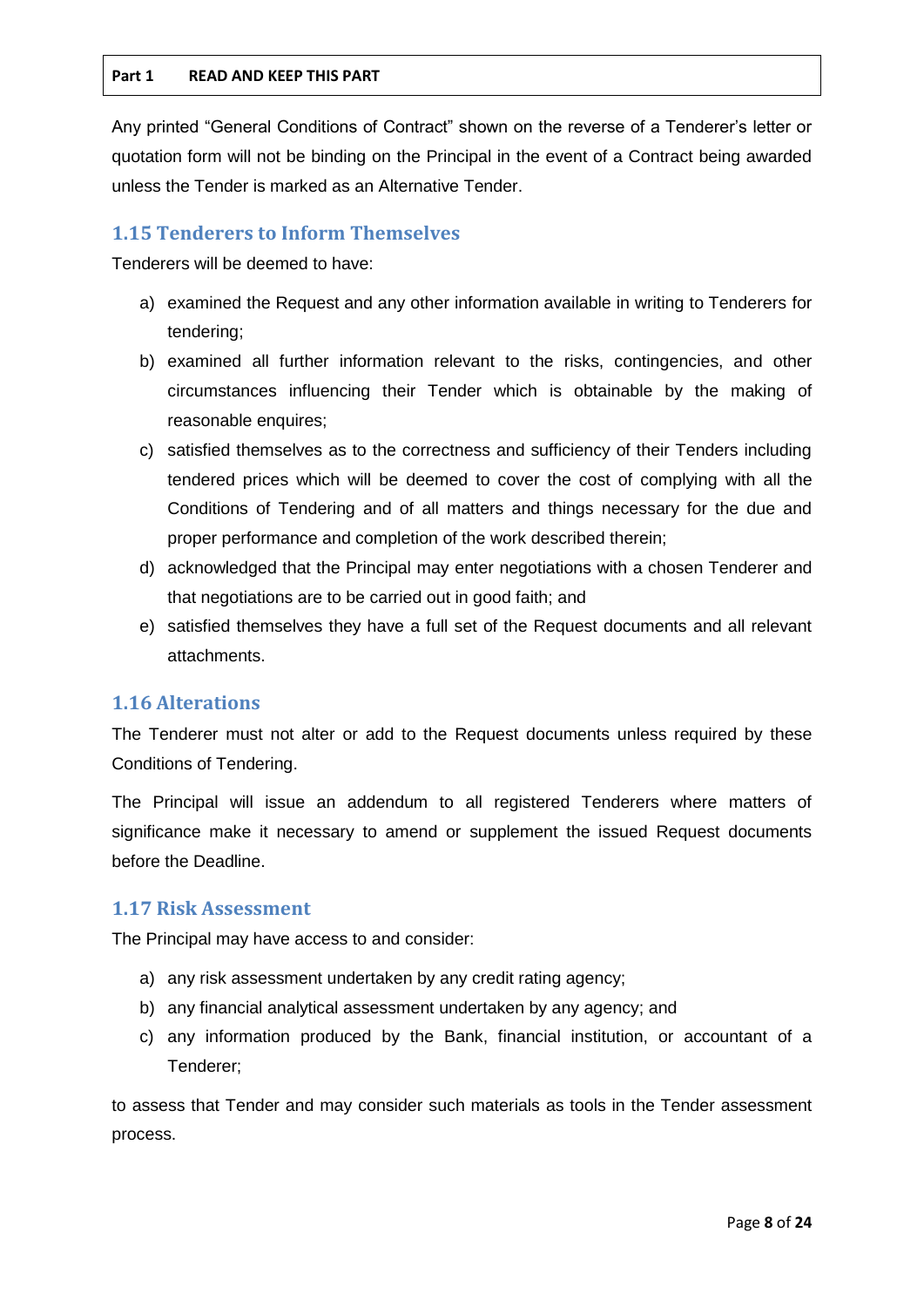Tenderers may be required to undertake to provide to the Principal (or its nominated agent) upon request all such information as the Principal reasonably requires to satisfy itself that Tenderers are financially viable and have the financial capability to provide the Services for which they are submitting and meet their obligations under any proposed Contract. The Principal reserves the right to engage (at its own cost) an independent financial assessor as a nominated agent to conduct financial assessments under conditions of strict confidentiality. For this assessment to be completed, a representative from the nominated agent may contact you concerning the financial information that you are required to provide.

The financial assessment is specifically for use by the Principal for assessing Tenderers and will be treated as strictly confidential.

# <span id="page-8-0"></span>**1.18 Evaluation Process**

This is a Request for Tender.

#### Your Tender will be evaluated using information provided in your Tender.

The following evaluation methodology will be used in respect of this Request:

- a) Tenders are checked for completeness and compliance. Tenders that do not contain all information requested (e.g. completed Offer form and Attachments) may be excluded from evaluation.
- b) Tenders are assessed against the Selection Criteria. Contract costs are evaluated (e.g. tendered prices) and other relevant whole of life costs are considered.
- c) The most suitable Tenderers may be short-listed and may also be required to clarify their Tender, make a presentation, demonstrate the product/solution offered and/or open premises for inspection. Referees may also be contacted prior to the selection of the successful Tenderer.

A Contract may then be awarded to the Tenderer whose Tender is considered the most advantageous to the Principal.

# <span id="page-8-1"></span>**1.19 Selection Criteria**

The Contract may be awarded to a Tenderer who best demonstrates the ability to provide quality products and/or services at a competitive price. The tendered prices will be assessed together with Qualitative and Compliance criteria to determine the most advantageous outcome to the Principal.

The Principal has adopted a best value for money approach to this Request. This means that, although price is considered, the Tender containing the lowest price will not necessarily be accepted, nor will the Tender ranked the highest on the qualitative criteria.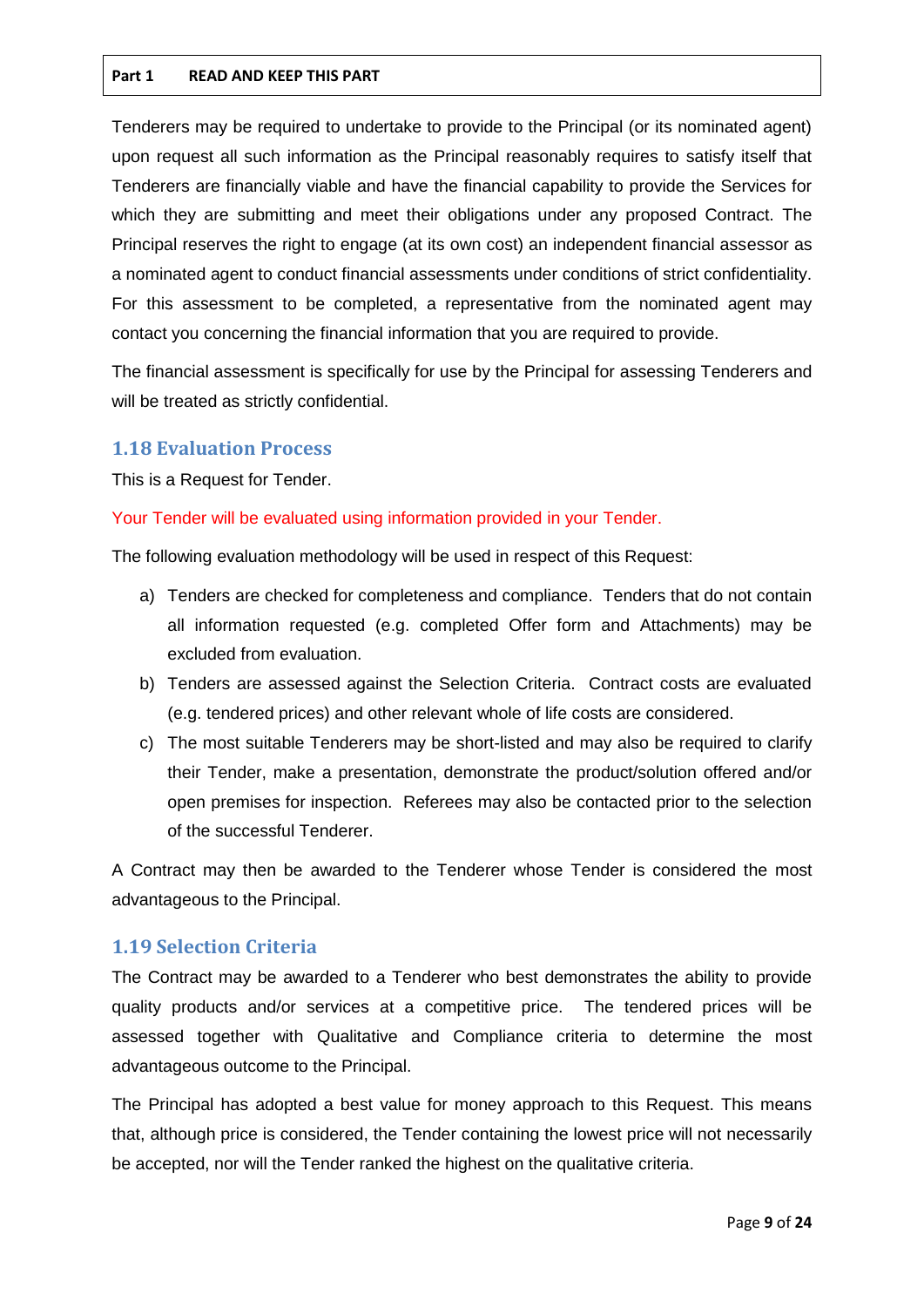A scoring system will be used as part of the assessment of the Qualitative Criteria. Unless otherwise stated, a Tender that provides all the information requested will be assessed as satisfactory. The extent to which a Tender demonstrates greater satisfaction of each of these criteria will result in a greater score. The aggregate score of each Tender will be used as one of the factors in the final assessment of the qualitative criteria and in the overall assessment of value for money.

# <span id="page-9-0"></span>**1.20 Compliance Criteria**

These criteria are detailed within *Part 5* of this document and will not be point scored. Each Tender will be assessed on a Yes/No basis as to whether the criterion is satisfactorily met. An assessment of "No" against any criterion may eliminate the Tender from consideration.

# <span id="page-9-1"></span>**1.21 Qualitative Criteria**

In determining the most advantageous Tender, the Evaluation Panel will score each Tenderer against the Qualitative Criteria as detailed within Part 5 of this document. Each criterion is weighted to indicate the relative degree of importance the Principal places on the technical aspects of the goods or services being purchased.

It is essential that Tenderers address each qualitative criterion. Information you provide addressing each qualitative criterion will be point scored by the Evaluation Panel. Failure to provide the specified information may result in elimination from the tender evaluation process or a low score.

# <span id="page-9-2"></span>**1.22 Value Considerations**

The Tender price will receive a weighting, the price will be assessed as part of the qualitative criteria

#### **WEIGHTED COSTS CRITERIA**

| <b>Criteria</b>       | Weighting |
|-----------------------|-----------|
| <b>Tendered Price</b> | 25%       |

# <span id="page-9-3"></span>**1.23 Price Basis**

All prices for goods/services offered under this Request are to be fixed for the term of the Contract. Tendered prices must include Goods and Services Tax (GST), the tender price should be shown excluding GST, the GST proportion shown separately and then the total tendered sum including GST.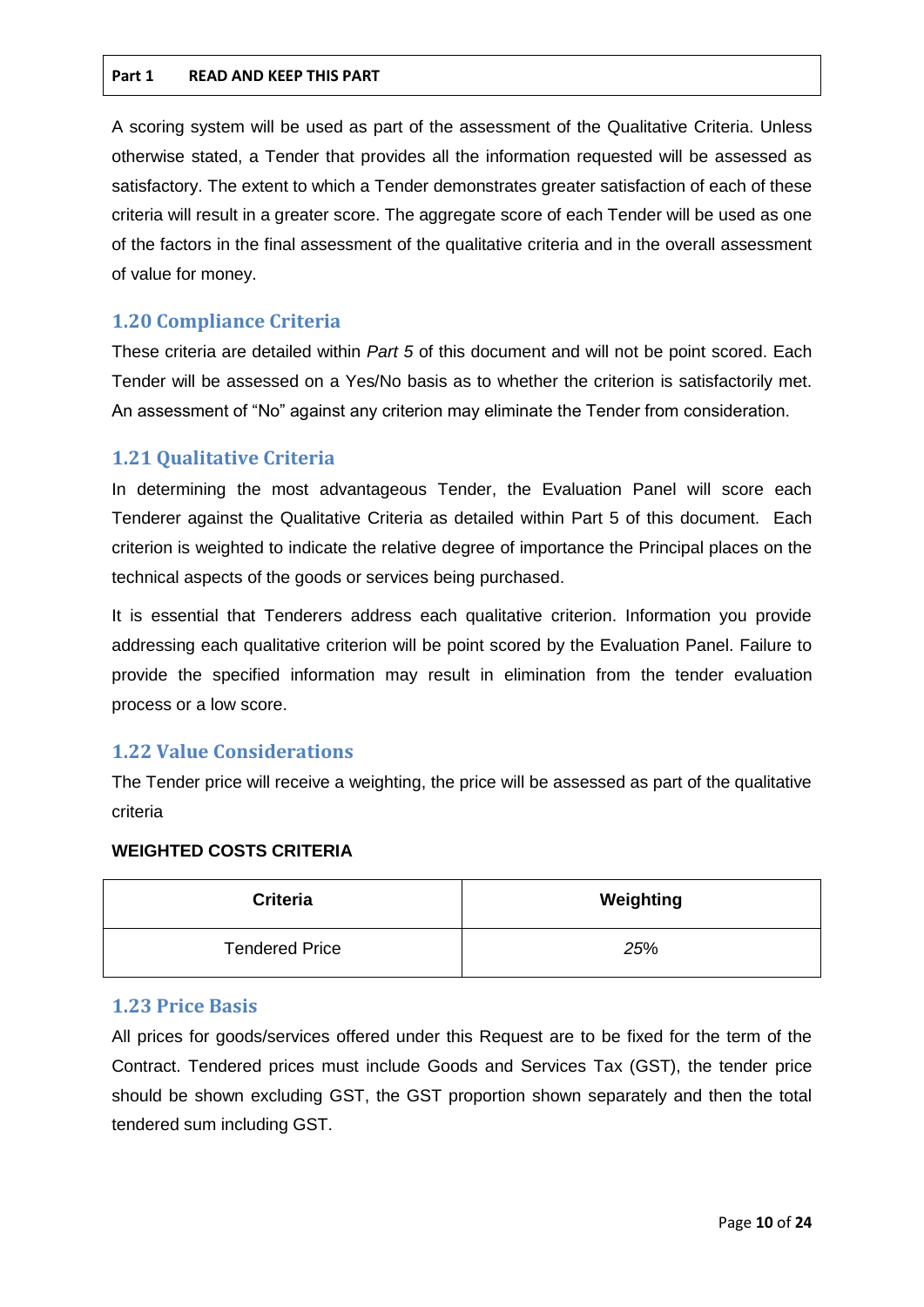Unless otherwise indicated prices tendered must include all applicable levies, duties, taxes and charges. Any charge not stated in the Tender, as being additional will not be allowed as a charge for any transaction under any resultant Contract.

# <span id="page-10-0"></span>**1.24 Ownership of Tenders**

All documents, materials, articles and information submitted by the Tenderer as part of or in support of the Tender will be become upon submission the absolute property of the Principal and will not be returned to the Tenderer at the end of the Tender process PROVIDED the Tenderer be entitled to retain copyright and other intellectual property rights therein, unless otherwise provided by the Contract.

# <span id="page-10-1"></span>**1.25 Canvassing of Officials**

If the Tenderer, whether personally or by an agent, canvasses any of the Principal's Councillors or Shire Officers (as the case may be) with a view to influencing the acceptance of any Tender made by it or any other Tenderer, then regardless of such canvassing having any influence on the acceptance of such Tender, the Principal may at its absolute discretion omit the Tenderer from consideration.

# <span id="page-10-2"></span>**1.26 Identity of the Tenderer**

The identity of the Tenderer and the Contractor is fundamental to the Principal. The Tenderer will be the person, persons, corporation or corporations named as the Tenderer in Part 5 and whose execution appears on the Offer Form in Part 5 of this Request. Upon acceptance of the Tender, the Tenderer will become the Contractor.

# <span id="page-10-3"></span>**1.27 Costs of Tendering**

The Principal will not be liable for payment to the Tenderer for any costs, losses or expenses incurred by the Tenderer in preparing their Offer.

# <span id="page-10-4"></span>**1.28 Tender Opening**

Tenders will be opened in the Principal's offices, following the advertised Deadline. All Tenderers and members of the public may attend or be represented at the opening of Tenders.

The names of the persons who submitted a Tender by the due Deadline will be read out at the Tender Opening. No discussions will be entered between Tenderers and the Principal's officers present or otherwise, concerning the Tenders submitted.

The Tender Opening will be held on or as soon as practicable after the Deadline at the Shire of Nungarin Administration Offices, 66 Railway Avenue, NUNGARIN WA 6490.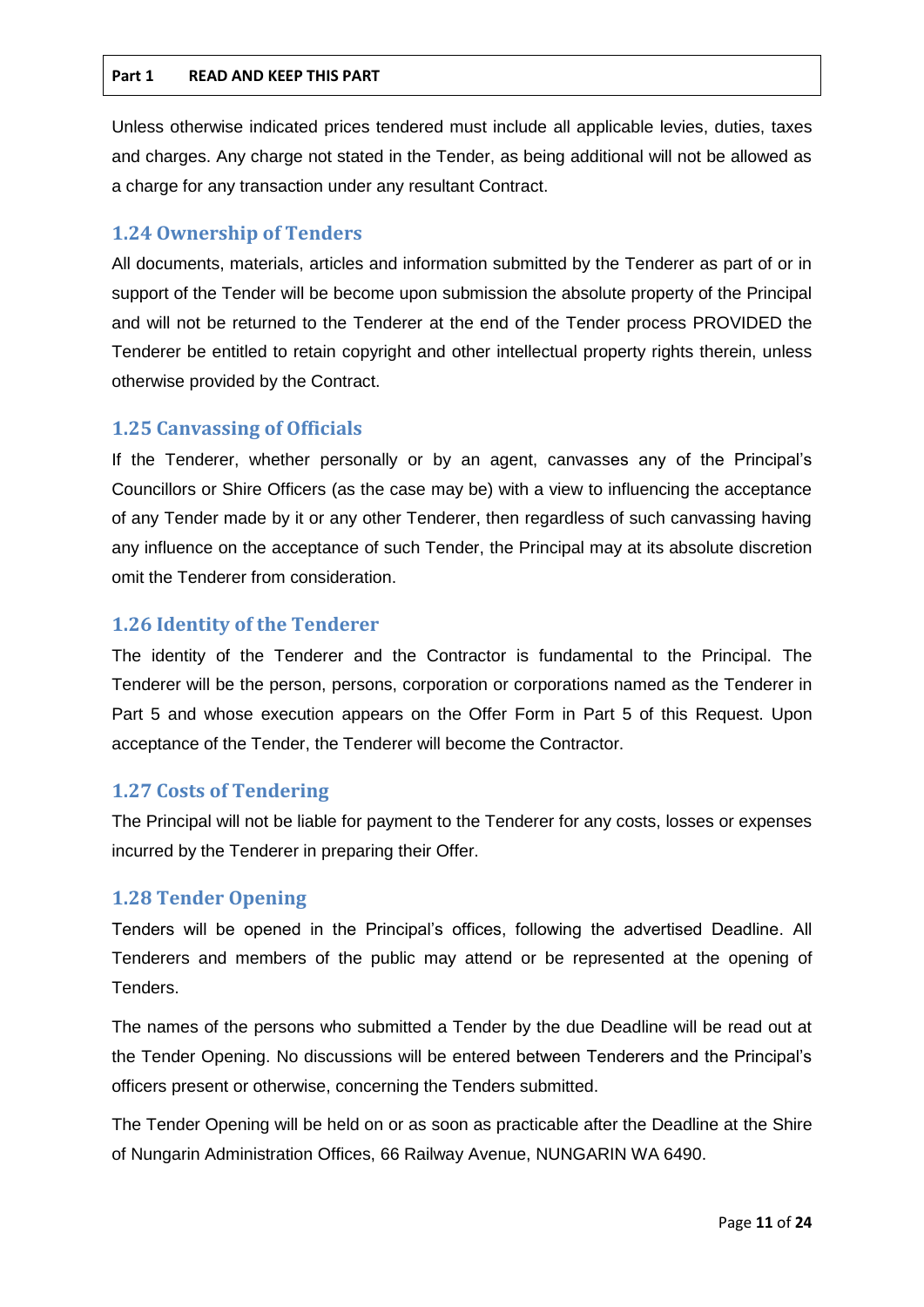# <span id="page-11-0"></span>**1.29 In House Tenders**

The Principal does not intend to submit an In-House Tender.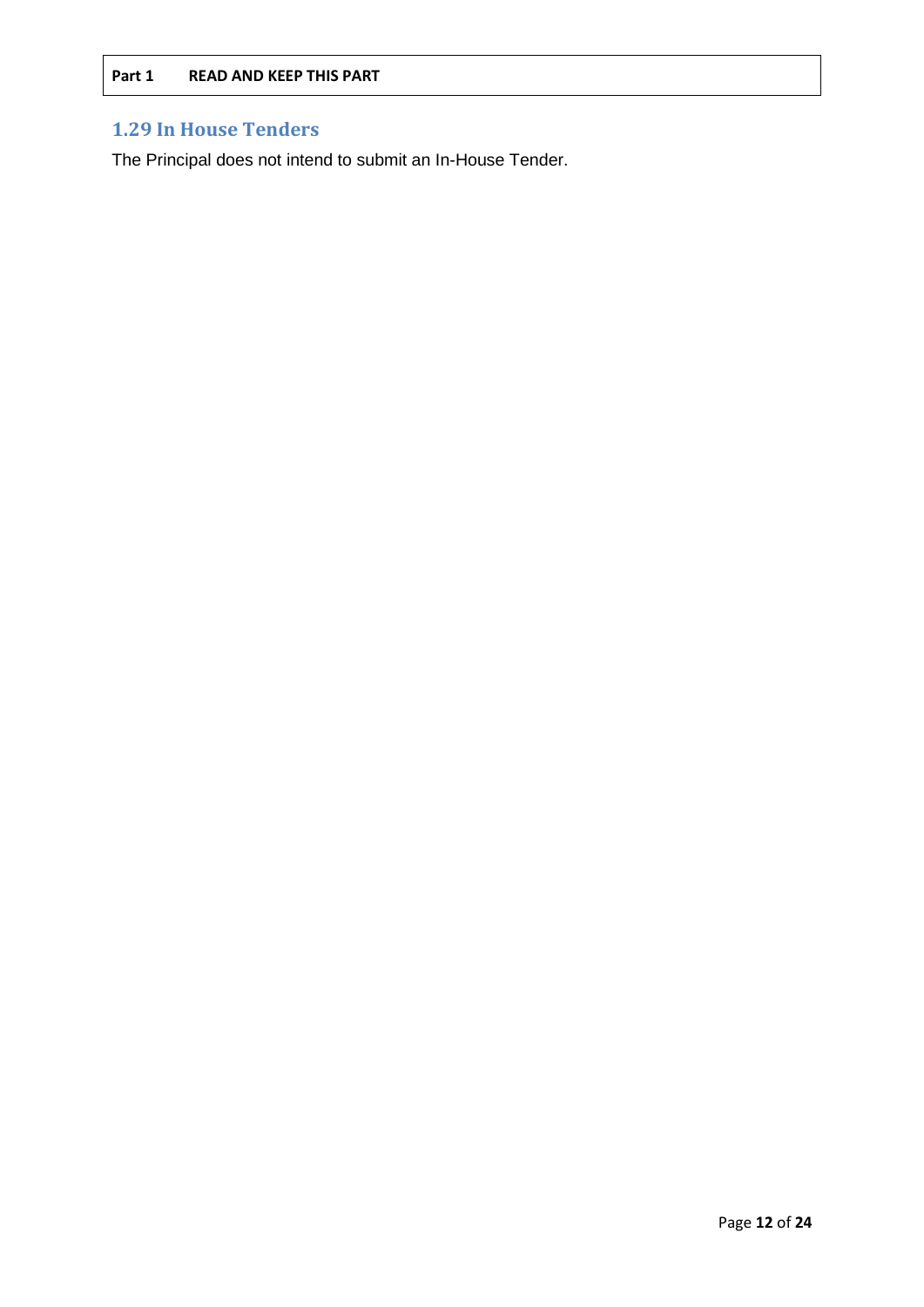# <span id="page-12-0"></span>**2 Specification**

# <span id="page-12-1"></span>**2.1 Contract Requirements in Brief**

This contract is for the management and operation of the Nungarin Aquatic Centre and the Trayning Aquatic Centre. A full statement of the services required under the proposed contract, appears in the Specification 2.4.

#### <span id="page-12-2"></span>**2.2 Introduction**

The Shire of Nungarin and Shire of Trayning are seeking tenders from suitably qualified and experienced aquatic facility managers to undertake the management of the Nungarin Aquatic Centre and Trayning Aquatic Centre. The successful tender will need to demonstrate a willingness to work in partnership with the individual Shire and the local community in terms of provision of services and agreed programmes and activities.

The **Nungarin Aquatic Centre** is located on Mitchell Terrace within the townsite of Nungarin. The Centre includes a 25m outdoor swimming pool and a separate toddler/infant pool. A kiosk is also operated at the centre by the contract manager. The centre is open seasonally from 1 November to 31 March (seasonal extensions negotiable). The centre will be open 6 days a week from 6:00am – 7:00am and 1:00pm – 7:00pm. (Alternative times can be negotiated)

The **Trayning Aquatic Centre** is located on Bencubbin-Kellerberrin Road within the townsite of Trayning. The Centre includes a 25m outdoor swimming pool and diving board and a separate toddler/infant pool. A kiosk is also operated at the centre by the contract manager. The centre is open seasonally from 1 November to 31 March (seasonal extensions negotiable). The centre will be open 3 days a week between Monday and Friday from 6:00am – 7:00am, 1:00pm – 7:00pm Monday to Friday and 12:00pm – 7:00pm on weekends. (Alternative times can be negotiated)

The successful tenderer will be required to enter into a **separate** fixed price contractual agreement with the Shire of Nungarin and the Shire of Trayning for a period of THREE (3) years, with the option to extend for a further THREE (3) years, commencing with the 2022/23 pool season.

# <span id="page-12-3"></span>**2.3 Definitions**

'**Act**' means the Health Act 1911 (as amended) and all regulations made under it, as amended from time to time;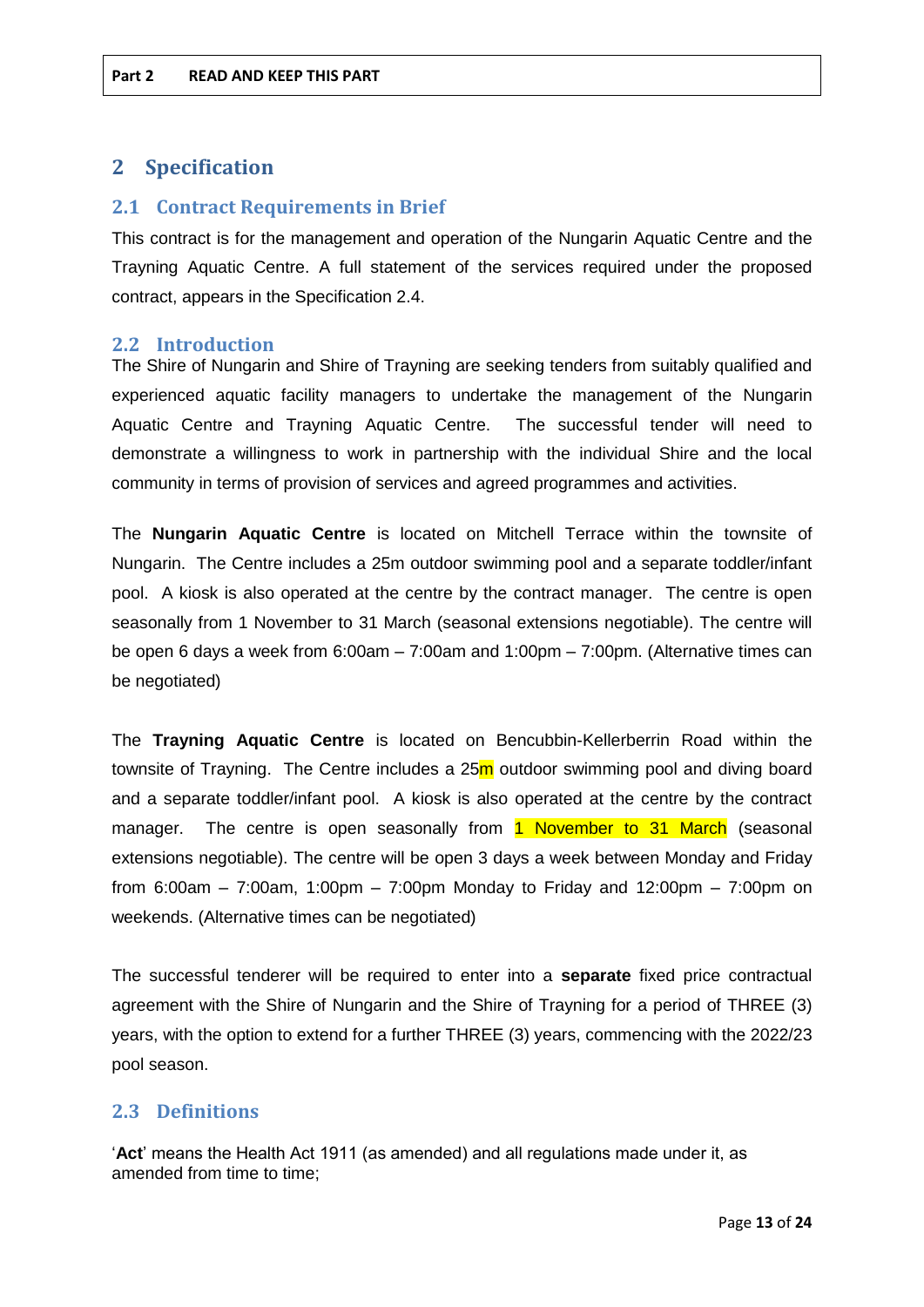'**Approval**' means approval by the Council or the Chief Executive Officer;

'**Acts, Regulations, Local Laws and Codes**' means an Act of Parliament (whether State or Federal) and all regulations made pursuant to it and all local laws made or adopted by the Council under the Local Government Act 1995 and shall include all amendments of those acts, regulations, local laws and Codes applicable to public swimming pools made from time to time;

'**Attendant**' means an employee of the Contractor; other than the Manager, employed in accordance with the requirements of and to perform the duties of the Contractor under this Contract;

'**Budget year'** means the period commencing on July 1st and ending on June 30th of each year;

'**Contract**' means the contract entered by the Council and the Contractor for the management of the Aquatic Centre as evidenced by this contract;

'**Contractor**' means the successful tenderer and its successors and permitted assignees;

'**Contractor's Plant**' means all or any of the implements, appliances, equipment, tools or other things provided by the Contractor

'**Equipment**' means all the items of plant and equipment situated at the Aquatic Centre at the date of the Contract

'**Labour**' shall be read as including the work done or required to be done and the employment of those persons required to undertake such work as required by the Contract;

'**Manager**' means the Contractor or a suitable qualified person employed or appointed by the Contractor from time to time to undertake the day to day management of the Aquatic Centre;

'**Chief Executive Officer**' means the person from time to time appointed by the Shire in the capacity of the Chief Executive Officer of the Shire of Nungarin;

'**Materials**' shall include markers, signs or any other materials required to be provided either as part of, or to effect, the provisions of the Contract;

'**Season**' means the period of consecutive months in which the Aquatic Centre is open to the public and as agreed upon from time to time by the Council;

'**Swimming Pool**' **or** '**Pool**' means the Shire of Nungarin Aquatic Centre and or Shire of Trayning Aquatic Centre and includes all premises, buildings, land and equipment used in connection with the Swimming Pool located in that location.

# <span id="page-13-0"></span>**2.4 Scope of Work/ Specific Requirements of the Contract**

In respect of the operation of the Aquatic Centre, the Contractor confirms as follows:

a) At all times to operate the Aquatic Facility in accordance with the requirements of all relevant Acts, Regulations, Local Laws and Codes and in particular shall ensure all chemicals required for the water treatment in respect of the Swimming Pool are correctly stored and utilised in accordance with the requirements of the Acts,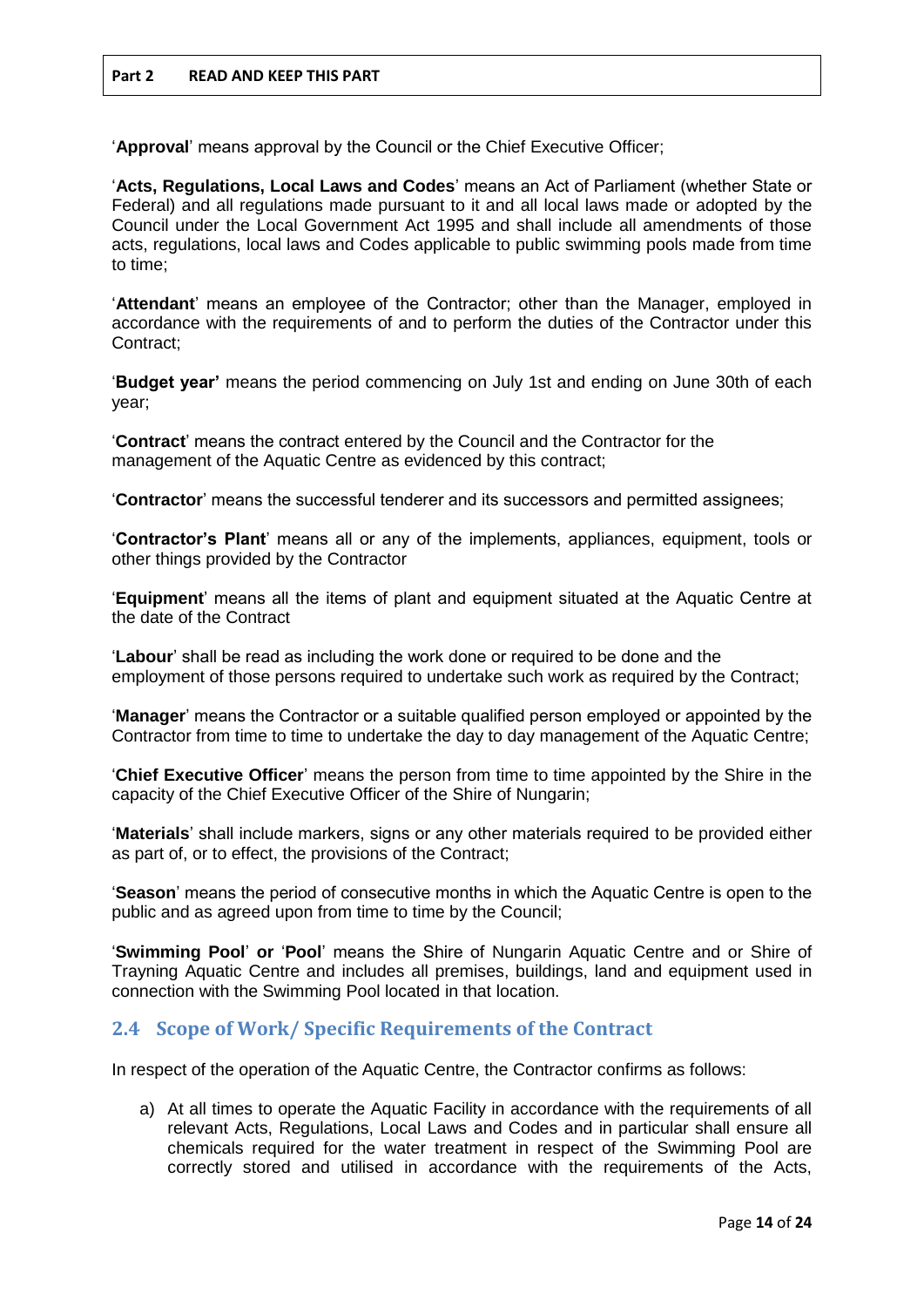Regulations and Local Laws and in the absence of such legislative requirements then in accordance with the manufacturers' specifications or with any direction as may be given by the Council or the Chief Executive Officer from time to time.

- b) No later than 30<sup>th</sup> April of any budget year, to present to Council a detailed management and planning report outlining the operations of the Swimming Pool and its facilities including an estimate of costs for the forthcoming Budget year. This estimate must include details relating to the necessary capital expenditure required to maintain the Aquatic Facility including all premises and buildings, to the standards required by Council, and to comply with all relevant Acts, Regulations, Local Laws and Codes.
- c) That in the event of a problem relating to the Aquatic Facility the Contractor shall notify the Council as soon as possible, the Council shall take reasonable action to prevent pool closure.
- d) Will have exclusive use of pool kiosk for the period of the contract. No charges shall be levied by the Chief Executive Officer on the Contractor for the use of the kiosk and associated equipment.
- e) The Contractor may always keep and maintain a kiosk whilst the Aquatic Centre is open to the public. The kiosk shall be maintained in accordance with the requirements of the Act and all foodstuffs available for purchase shall always comply with the requirements of the Act. No Charges shall be levied by the Shire for the use of the kiosk and associated equipment. The Contractor is responsible to ensure any products are protected against theft, spoilage or vermin.
- f) To ensure the Aquatic Facility is ready for opening to the public no later than the first day of November of each year, or on such other date of opening as may be noted by the Council or the Chief Executive Officer to the Contractor.
- g) To ensure at the end of the Contract the Aquatic Facility is closed and the whole Swimming Pool area, including all premises, buildings, plant, equipment and other things are secured.
- h) To ensure only persons qualified in accordance with the requirements of the Act, and all relevant Acts, Regulations, Local Laws and Codes of Practice are employed in the capacity of Manager or Attendant. Further, the Manager/Attendant/s are to be qualified in methods of rescue and resuscitation and hold a Certificate of Competency as a qualified person in accordance with the *Health Act (Swimming Pools) Regulation 2007* as issued by the Executive Director of Public Health, Western Australia.
- i) To ensure the internal surrounds of the Aquatic Facility, including the Pool concourse are maintained in a well-kept, clean and safe condition in accordance with the requirements of the Council and the Chief Executive Officer and to ensure any directions in respect of those areas given by the Chief Executive Officer from time to time are immediately acted upon.
- j) To ensure the internal and external areas of all buildings at the Aquatic Facility including offices, toilets, change rooms, sheds, outbuildings, paths and walkways are maintained in a well-kept, hygienic and safe condition always and in accordance with the requirements of the Chief Executive Officer and any directions in this regard given by the Chief Executive Officer from time to time are immediately acted upon.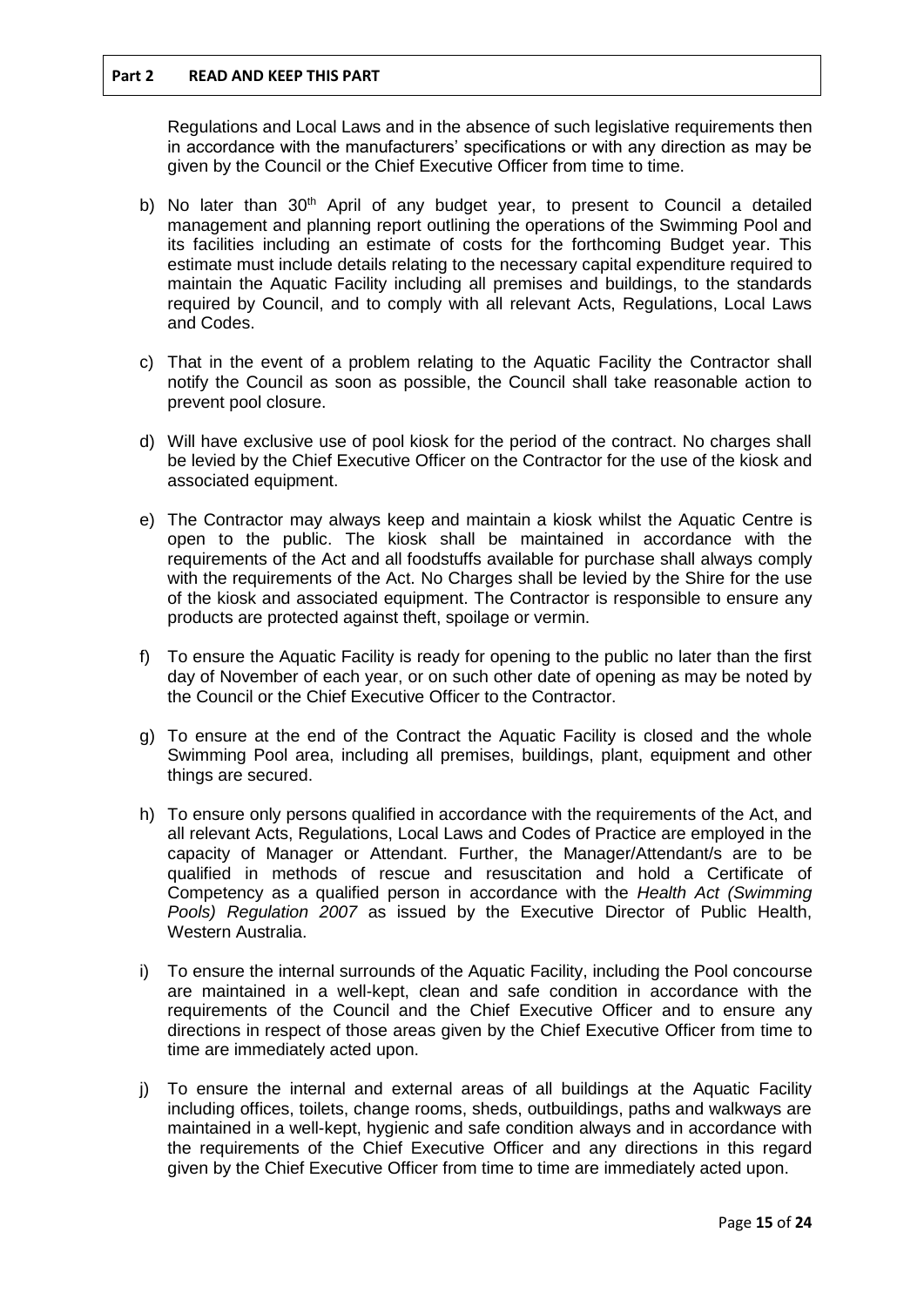- k) To order and ensure all stores, chemicals, equipment, tools or other items required for the maintenance and operation of the Swimming Pool in accordance with the standards and requirement of the Acts or other Acts, Regulations and Local Laws of the Council, are safely and securely stored to be inaccessible to the public (including patrons of the Swimming Pool).
- l) To ensure all gates, doors, windows, and other means of entrance to any building or area including plant rooms, balance tanks, storerooms, kiosks, or any other room to which the public, including patrons of the Aquatic Facility, are not permitted access are always kept locked and secure except as necessary for emergency purposes.
- m) To ensure the Aquatic Centre is always left secure when not in use and all safety or security lighting or other apparatus or equipment required to be utilised is always utilised and maintained in a safe operational condition.
- n) To ensure all instructions or directions either given verbally or in writing by the Chief Executive Officer are implemented and complied with within seven (7) days of the date of which they are given or within such other period as may be specified by the Chief Executive Officer.
- o) To deposit all admission charges collected on a weekly basis at the Shire Administration Office and complete the necessary Admission returned as required.
- p) To permit the Chief Executive Officer, or other authorised officers to have access to the Aquatic Centre premises and all buildings and improvements at all reasonable times by arrangement with the Contractor.
- q) The clarity of the water in the swimming pools is maintained in accordance with subregulation 10 of the *Health Act (Swimming Pools) Regulation 2007.*
- r) The chemical standards of the swimming pools are maintained in accordance with sub-regulation 11 of the *Health Act (Swimming Pools) Regulation 2007.*
- s) Ensure that the water samples are undertaken and recorded in accordance with subregulation 12 of the *Health Act (Swimming Pools) Regulation 2007 as follows*
	- o At least twice daily for residual free chlorine and pH: and
	- o At least weekly for isocyanurate levels.
- t) That public notice is given at least two weeks prior and immediately prior to the pool being closed for major events/ carnivals in the local newsletter, Council Website and Social Media.
- u) Maintain the swimming pools during the off season in accordance with the Department of Health Code of Practice. The Principal will undertake low level maintenance of lawns, gardens and grassed areas of the facility during the off season.
- v) Commence from the pre-season start up for the Facility to be opened on 1 November each contracted year.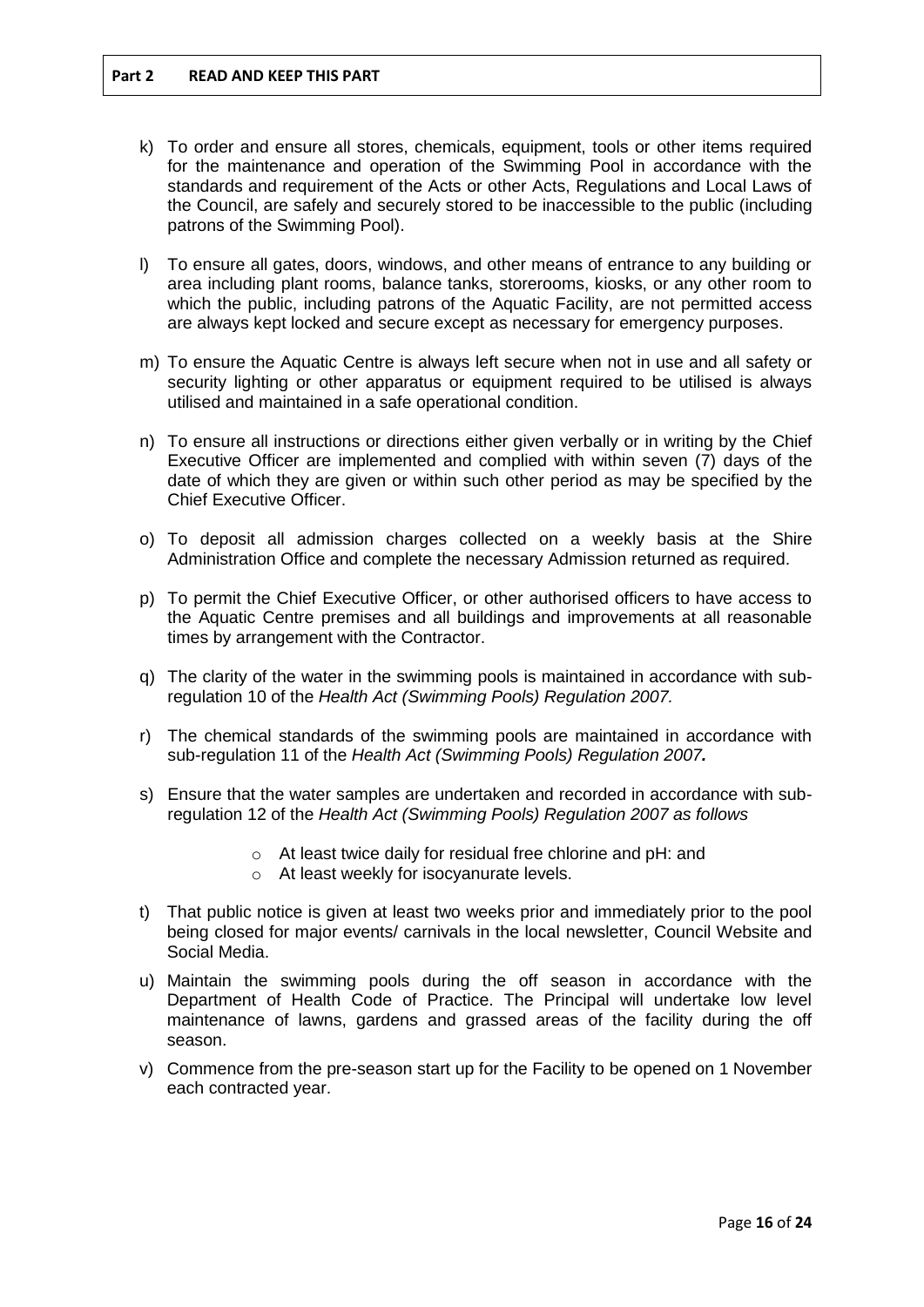# <span id="page-16-0"></span>**3 General Conditions of Contract**

# <span id="page-16-1"></span>**3.1 Contract Requirements in Brief**

**Public Liability (required)** – All companies are required to have this insurance up to a limit of \$20,000,000 to protect them against claims arising from personal injury or property damage caused by the actions and operations of the insured.

**Workers' Compensation or Personal Accident Insurance Cover (required)** – All employees in Australia must be insured by their employer for Workers' Compensation. Or in the case of a sole business owner or operation then Personal Accident Insurance Cover is required. The company or person appointed will be required to have the appropriate insurance in effect.

# <span id="page-16-2"></span>**3.2 Period of Contract and Termination**

The Contract will be in force for the period of three (3) years with an option to extend for a further three (3) years. This is expected to run from the  $1<sup>st</sup>$  of November 2022 to the 31 $<sup>st</sup>$ </sup> March 2025 with the option to the 31<sup>st</sup> March 2028. However, in the event of the Contractor failing in any manner to carry out the Contract to the Principal's satisfaction, the Principal may forthwith determine the Contract by written notice to the Contractor.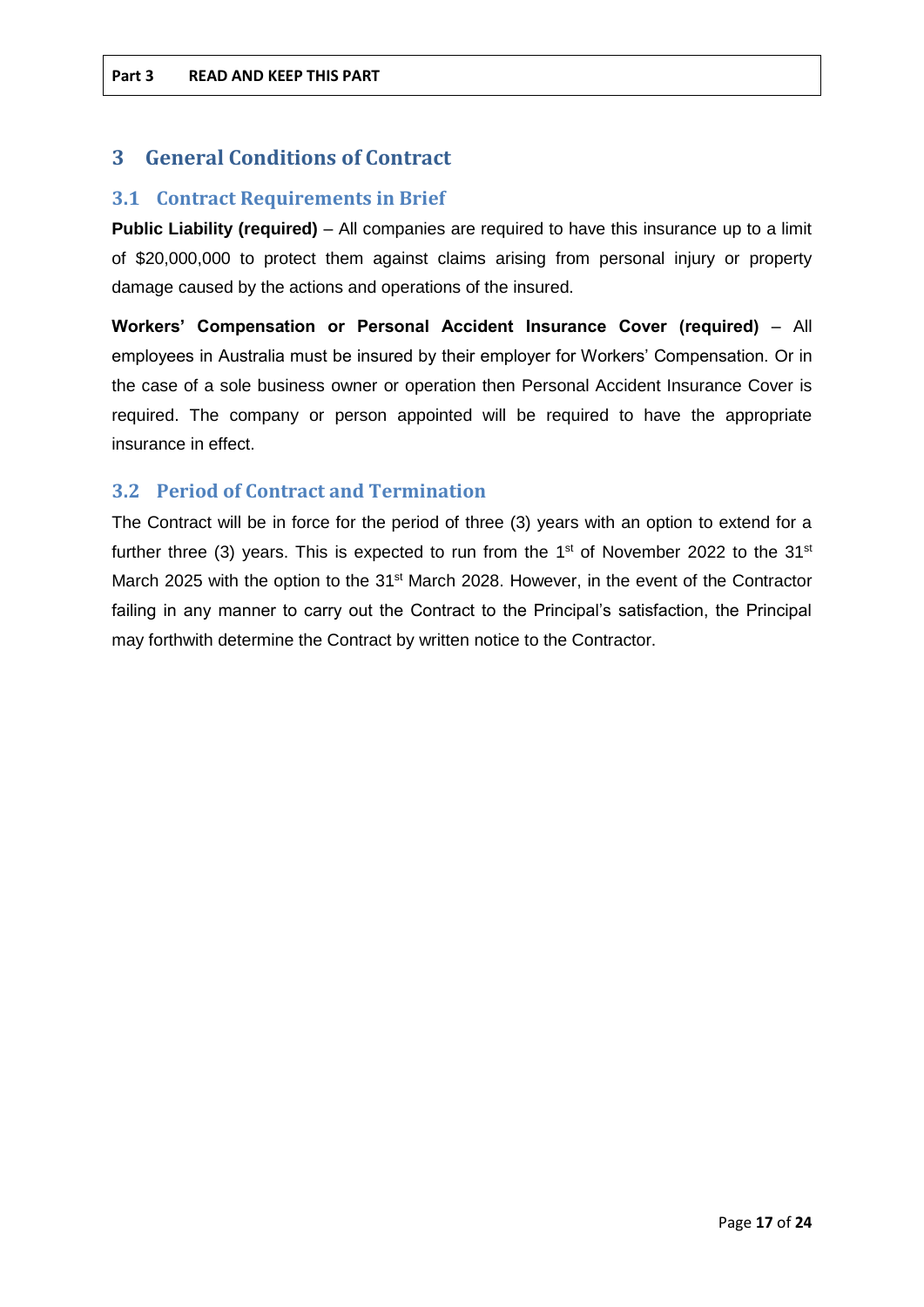# <span id="page-17-0"></span>**4 Special Conditions of Contract**

# <span id="page-17-1"></span>**4.1 Housing**

# **Shire of Nungarin:**

Subsidised Housing is available for the full term of the contract.

### **Shire of Trayning:**

Use of the Shire's short-term accommodation for the duration of the season, with an additional two weeks before the season opening.

Other options for housing, including all tenancy of a vacant house for the term of the contract or no housing can be negotiated.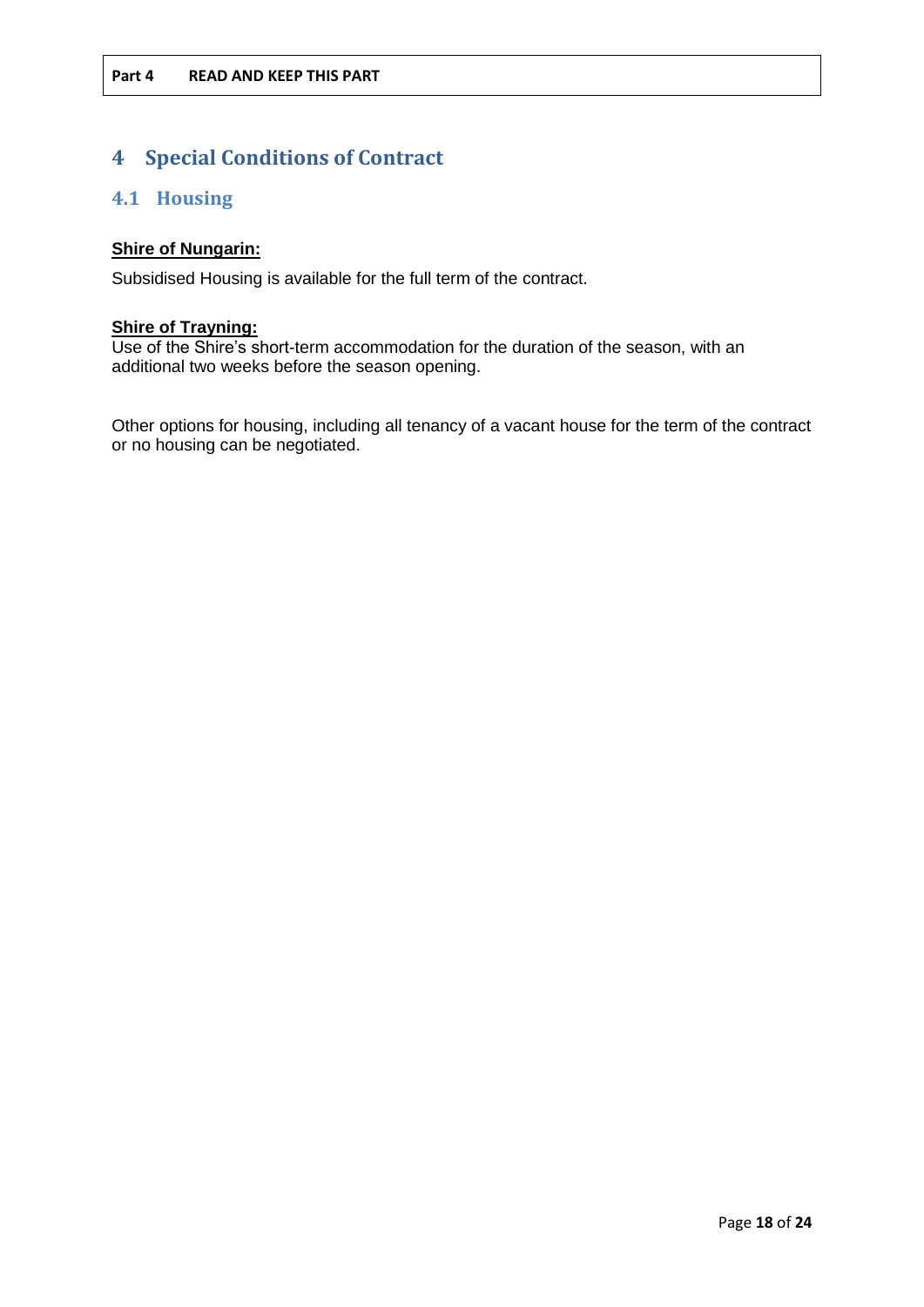# <span id="page-18-0"></span>**5 Tenderer's Offer**

# <span id="page-18-1"></span>**5.1 Form of Tender**

The Chief Executive Officer Shire of Nungarin 66 Railway Avenue, NUNGARIN WA 6490

I/We (Registered Entity Name):

(BLOCK LETTERS)

| of:                         |               |
|-----------------------------|---------------|
| (REGISTERED STREET ADDRESS) |               |
| ABN                         | ACN (if any)  |
| Telephone No:               | Facsimile No: |

E-mail:

## **In response to RFT 2021/22 - 3 - Management and Operation of the Shire of Nungarin Aquatic Centre and Shire of Trayning Aquatic Centre.**

I/We agree that I am/We are bound by, and will comply with this Request and its associated schedules, attachments, all in accordance with the Conditions of Tendering contained in this Request signed and completed.

The tendered price is valid up to ninety (90) calendar days from the date of the Tender closing or forty-five (45) days from the Council's resolution for determining the Tender, whichever is the later unless extended on agreement between the Principal and the Tenderer in writing.

I/We agree that there will be no cost payable by the Principal towards the preparation or submission of this Tender irrespective of its outcome.

The tendered consideration is as provided under the schedule of rates of prices in the prescribed format and submitted with this Tender.

|                                                |                                                                                  | 20 |
|------------------------------------------------|----------------------------------------------------------------------------------|----|
| Signature of authorised signatory of Tenderer: |                                                                                  |    |
|                                                | Name of authorised signatory (BLOCK LETTERS): __________________________________ |    |
|                                                |                                                                                  |    |
|                                                |                                                                                  |    |
|                                                |                                                                                  |    |
|                                                |                                                                                  |    |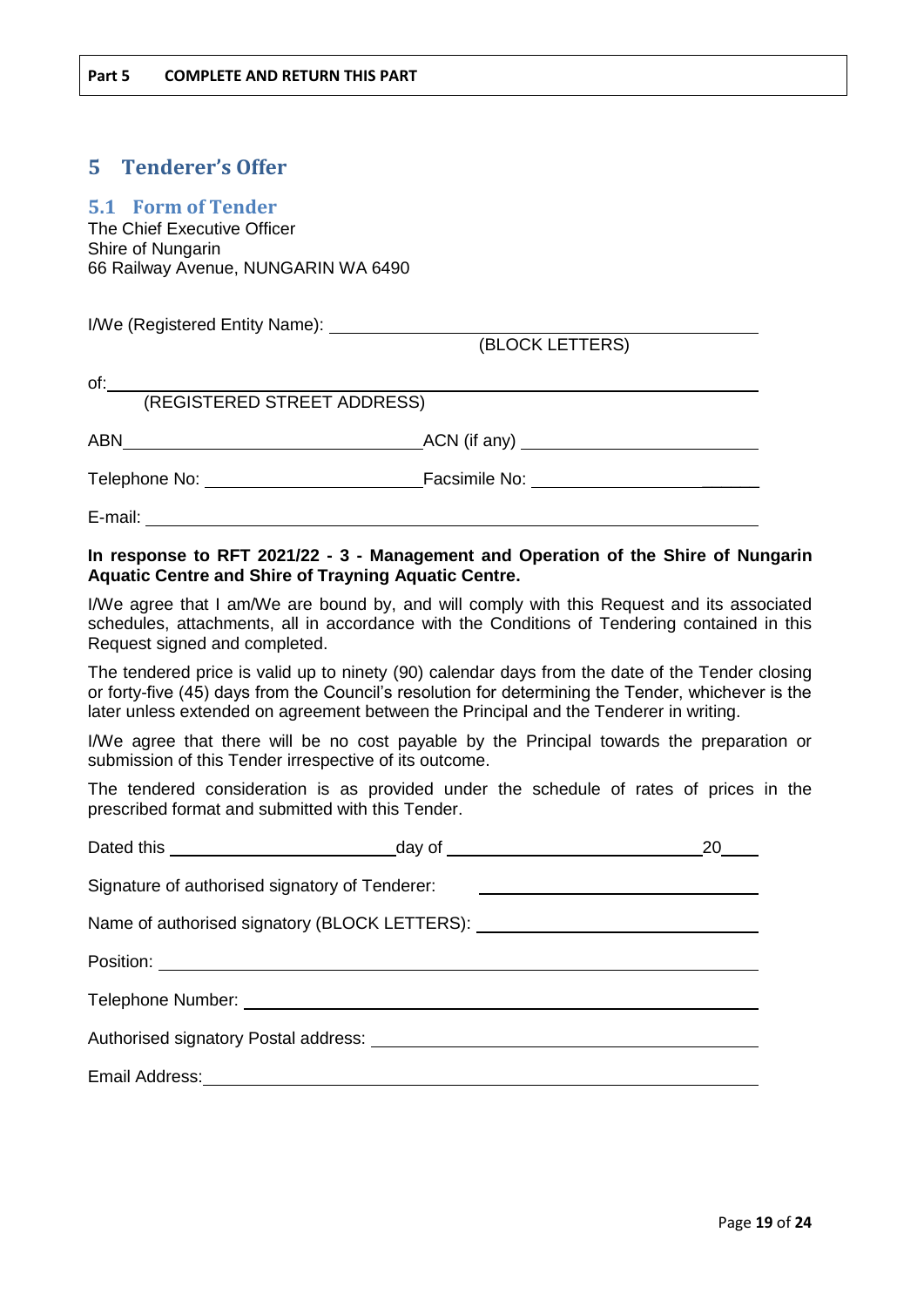# <span id="page-19-0"></span>**5.2 Selection Criteria**

# <span id="page-19-1"></span>**5.2.1 Compliance Criteria**

Please select "Yes" or "No" whether you have complied with the following compliance criteria:

|    |      | <b>Description of Compliance Criteria</b>                                                                                                                                                                                                                  |          |
|----|------|------------------------------------------------------------------------------------------------------------------------------------------------------------------------------------------------------------------------------------------------------------|----------|
|    |      | a) Tenders are to provide acknowledgement that your organisation has<br>submitted in accordance with the Conditions of Tender including completion<br>of the Offer Form and provision of you pricing submitted in the format<br>required by the Principal. | Yes / No |
|    |      | b) Tenders are to provide any Licences or Registrations.                                                                                                                                                                                                   | Yes / No |
| C) |      | Compliance with the Specification contained in the Request.                                                                                                                                                                                                | Yes / No |
|    |      | d) Compliance with and completion of Price Schedule                                                                                                                                                                                                        | Yes / No |
| e) |      | Compliance with Delivery Date.                                                                                                                                                                                                                             | Yes / No |
| f  |      | <b>Risk Assessment</b>                                                                                                                                                                                                                                     | Yes / No |
|    |      | Tenderers must address the following information in an attachment and<br>label it "Risk Assessment"                                                                                                                                                        |          |
|    | i)   | An outline of your organisational structure inclusive of any branches<br>and number of personnel.                                                                                                                                                          |          |
|    | ii)  | If companies are involved, attach their current ASC company extracts<br>search including latest annual return.                                                                                                                                             |          |
|    | iii) | Provide the organisations directs/company owners or any other<br>positions help with other organisations.                                                                                                                                                  |          |
|    |      | iv) Provide a summary of the number of years your organisation has been<br>in business.                                                                                                                                                                    |          |
|    | V)   | Attach details of you referees. You should give examples of work<br>provided for your referees where possible.                                                                                                                                             |          |
|    |      | vi) Are you acting as an agent for another party? If Yes, attach details<br>(including name and address) of your Principal.                                                                                                                                |          |
|    |      | vii) Are you acting as a trustee of a trust? If Yes, give the name of the trust<br>and include a copy of the trust deed (and any related documents); and<br>if there is no trust deed, provide the names and addresses of<br>beneficiaries.                |          |
|    |      | viii) Do you intend to subcontract any of the Requirements? If Yes, provide<br>details of the subcontractor(s) including; the name, address and the<br>number of people employed; and the Requirements that will be<br>subcontracted.                      |          |
|    |      |                                                                                                                                                                                                                                                            |          |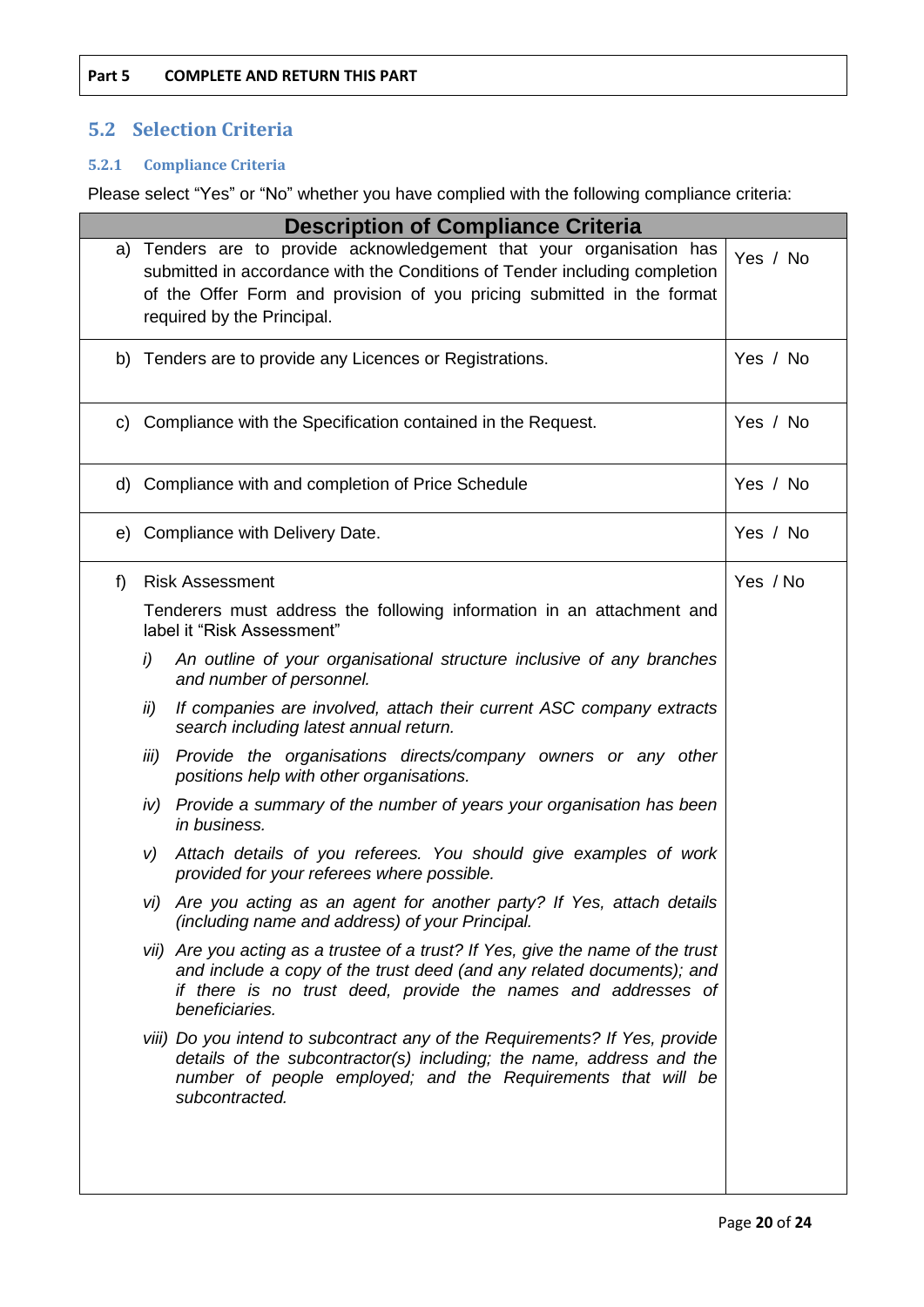| ix)                                                                                                                                                                                                                                                                                                                                                                                                                                                 | Will any actual or potential conflict of interest in the performance of your<br>obligations under the Contract exist if you are awarded the Contract, or<br>are any such conflicts of interest likely to arise during the Contract? If<br>Yes, please supply in an attachment details of any actual or potential<br>conflict of interest and the way in which any conflict will be dealt with. |  |
|-----------------------------------------------------------------------------------------------------------------------------------------------------------------------------------------------------------------------------------------------------------------------------------------------------------------------------------------------------------------------------------------------------------------------------------------------------|------------------------------------------------------------------------------------------------------------------------------------------------------------------------------------------------------------------------------------------------------------------------------------------------------------------------------------------------------------------------------------------------|--|
| X)                                                                                                                                                                                                                                                                                                                                                                                                                                                  | Are you presently able to pay all your debts in full as and when they fall<br>due?                                                                                                                                                                                                                                                                                                             |  |
|                                                                                                                                                                                                                                                                                                                                                                                                                                                     | xi) Are you currently engaged in litigation as a result of which you may be<br>liable for \$50,000 or more? If Yes, please provide details.                                                                                                                                                                                                                                                    |  |
|                                                                                                                                                                                                                                                                                                                                                                                                                                                     | xii) To demonstrate your financial ability to undertake this contract, include<br>a profit and loss statement and the latest financial return for you and<br>each of the other proposed contracting entities, together with a list of<br>financial referees from your bank and/or accountant.                                                                                                  |  |
| The insurance requirements for this Request are stipulated in Part 3 of this<br>Request. Tenderers are to supply evidence of their insurance coverage including<br>insurer, expiry date, value and type of insurance. If the Tenderer holds "umbrella<br>insurance" please ensure a breakdown of the required insurances are provided. A<br>copy of the Certificate of Currency is to be provided to the Principal within 14 days<br>of acceptance. |                                                                                                                                                                                                                                                                                                                                                                                                |  |

#### <span id="page-20-0"></span>**5.2.2 Qualitative Criteria**

Before responding to the following qualitative criteria, Tenderers must note the following:

- a) All information relevant to your answers to each criterion are to be contained within your Tender;
- b) Tenderers are to assume that the Evaluation Panel has no previous knowledge of your organisation, its activities or experience;
- c) Tenderers are to provide full details for any claims, statements or examples used to address the qualitative criteria; and
- d) Tenderers are to address each issue outlined within a qualitative criterion.

| A. Relevant Experience                                                                                   | Weighting          |                |
|----------------------------------------------------------------------------------------------------------|--------------------|----------------|
| Tenderers must address the following information in an attachment<br>and label it "Relevant Experience": | <b>15%</b>         |                |
| a) Provide details of similar work.                                                                      | "Relevant          | <b>Tick if</b> |
| b) Provide scope of the Tenderer's involvement including                                                 | <b>Experience"</b> | attached       |
| details of outcomes.                                                                                     |                    |                |
| Provide details of issues that arose during the project and<br>C)<br>how these were managed.             |                    |                |
| Demonstrate competency and proven track record of<br>d)<br>achieving outcomes.                           |                    |                |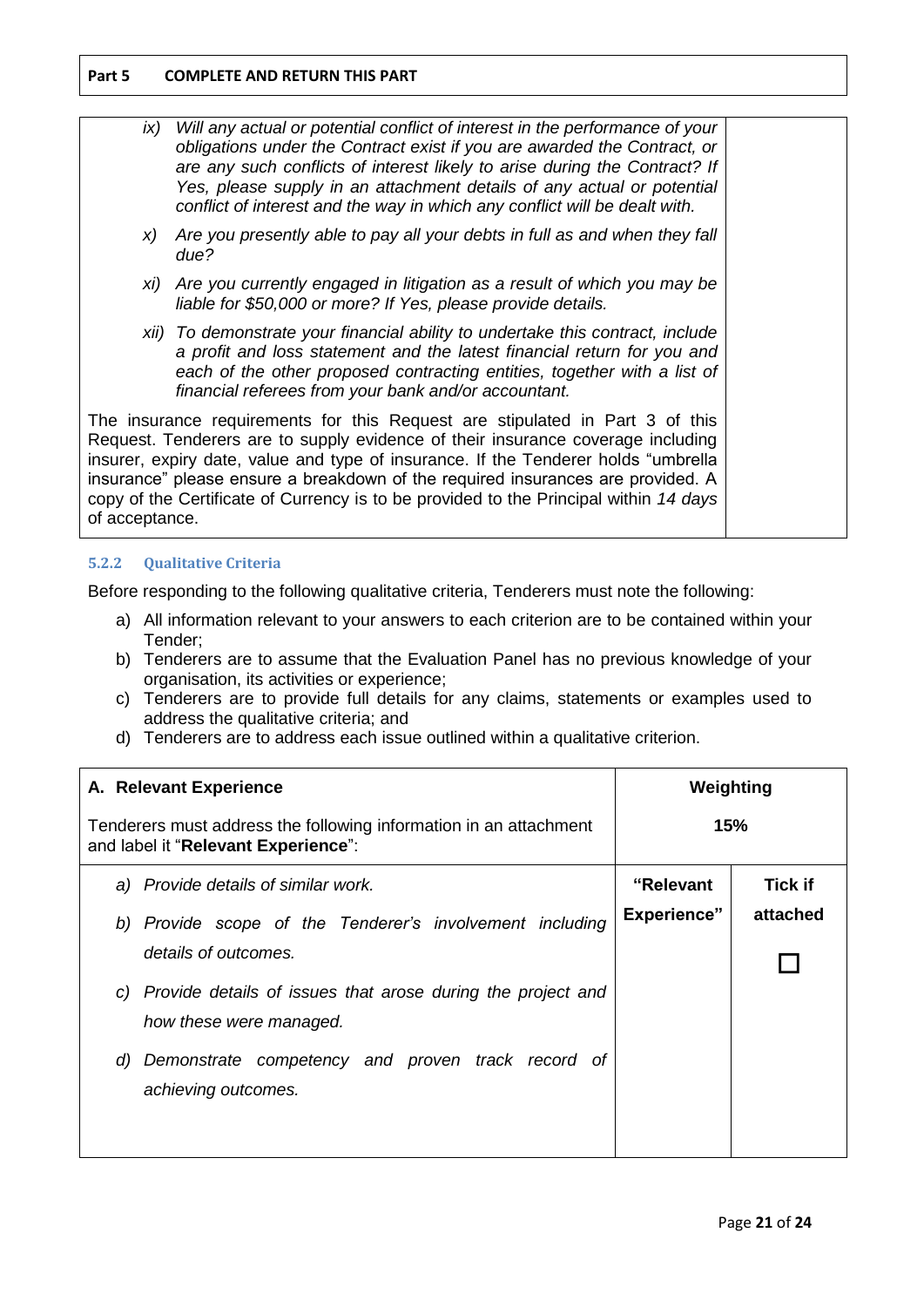| <b>B. Key Personnel Skills and Experience</b>                                                                            | Weighting  |                |
|--------------------------------------------------------------------------------------------------------------------------|------------|----------------|
| Tenderers must address the following information in an attachment<br>and label it "Key Personnel Skills and Experience": |            | 15%            |
| The Tenderer's role in the performance of the Contract.<br>a)                                                            | "Key       | <b>Tick if</b> |
| Curriculum vitae of key staff inclusive of membership to any<br>b)                                                       | Personnel" | attached       |
| professional or business association, qualifications etc.                                                                |            |                |
| Qualifications with emphasis on experience of personnel in<br>C)                                                         |            |                |
| projects of a s similar requirement                                                                                      |            |                |
| Supply any other relevant details in an attachment and label it "Key                                                     |            |                |
| <b>Personnel Skills and Experience".</b>                                                                                 |            |                |

| C. Tenderer's Resources                                                                                            | Weighting   |                |
|--------------------------------------------------------------------------------------------------------------------|-------------|----------------|
| Tenderers must address the following information in an attachment<br>and label it " <b>Tenderer's Resources</b> ". | 15%         |                |
| a) Plant, equipment and materials                                                                                  | "Tenderer's | <b>Tick if</b> |
| Any contingency measures or backup of resources including<br>b)                                                    | Resources"  | attached       |
| personnel (where applicable).                                                                                      |             |                |
| Resources Schedule.<br>C)                                                                                          |             |                |
| As a minimum, Tenderers should provide a current commitment                                                        |             |                |
| schedule and plant/equipment schedule in an attachment and label it                                                |             |                |
| "Tenderer's Resources".                                                                                            |             |                |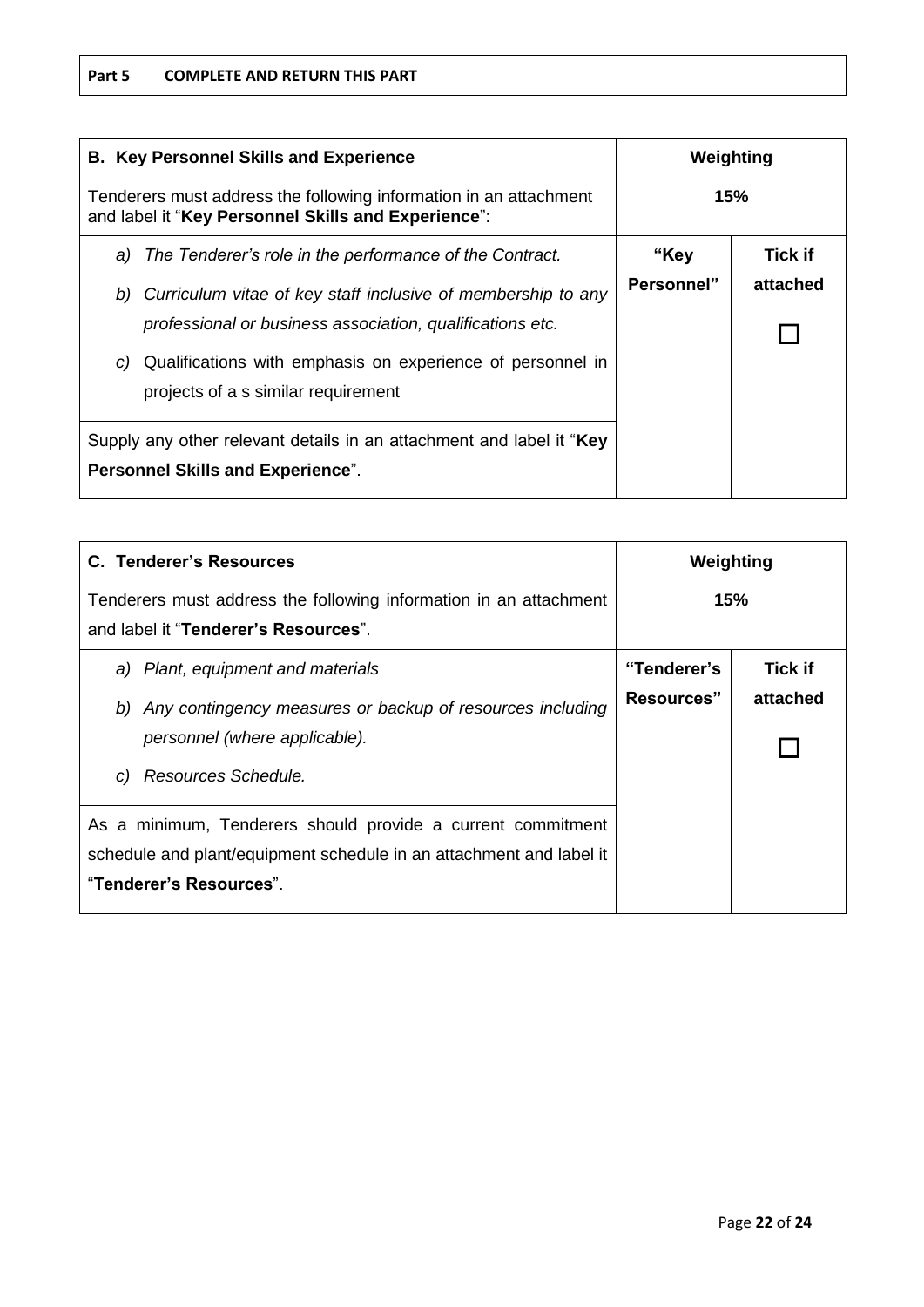#### **Part 5 COMPLETE AND RETURN THIS PART**

| D. Demonstrated Understanding                                                                                   | Weighting      |                |
|-----------------------------------------------------------------------------------------------------------------|----------------|----------------|
| Tenderers must address the following information in an<br>attachment and label it "Demonstrated Understanding". | 30%            |                |
| The process for the delivery of the Service.<br>a)                                                              | "Demonstrated  | <b>Tick if</b> |
| Demonstrated understanding of the Scope of Work.<br>b)                                                          | Understanding" | attached       |
| Proposed Management Agreement or contract<br>C)                                                                 |                |                |
| Supply details and provide an outline of your<br>proposed                                                       |                |                |
| methodology in an attachment and label it "Demonstrated                                                         |                |                |
| Understanding".                                                                                                 |                |                |